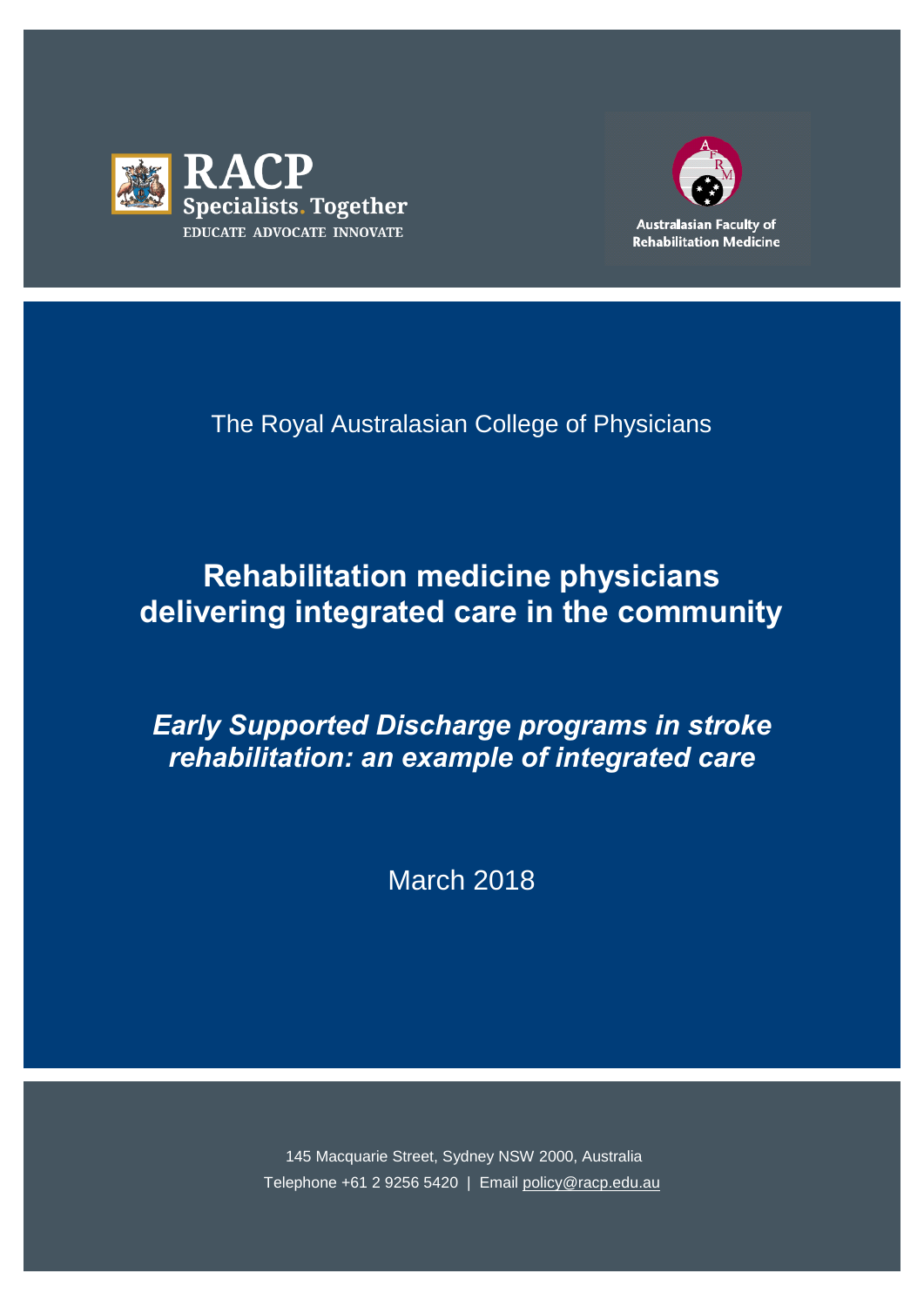| Early Supported Discharge (ESD) programs in stroke rehabilitation: An example of integrated care |
|--------------------------------------------------------------------------------------------------|
|                                                                                                  |
|                                                                                                  |
|                                                                                                  |
|                                                                                                  |
|                                                                                                  |
|                                                                                                  |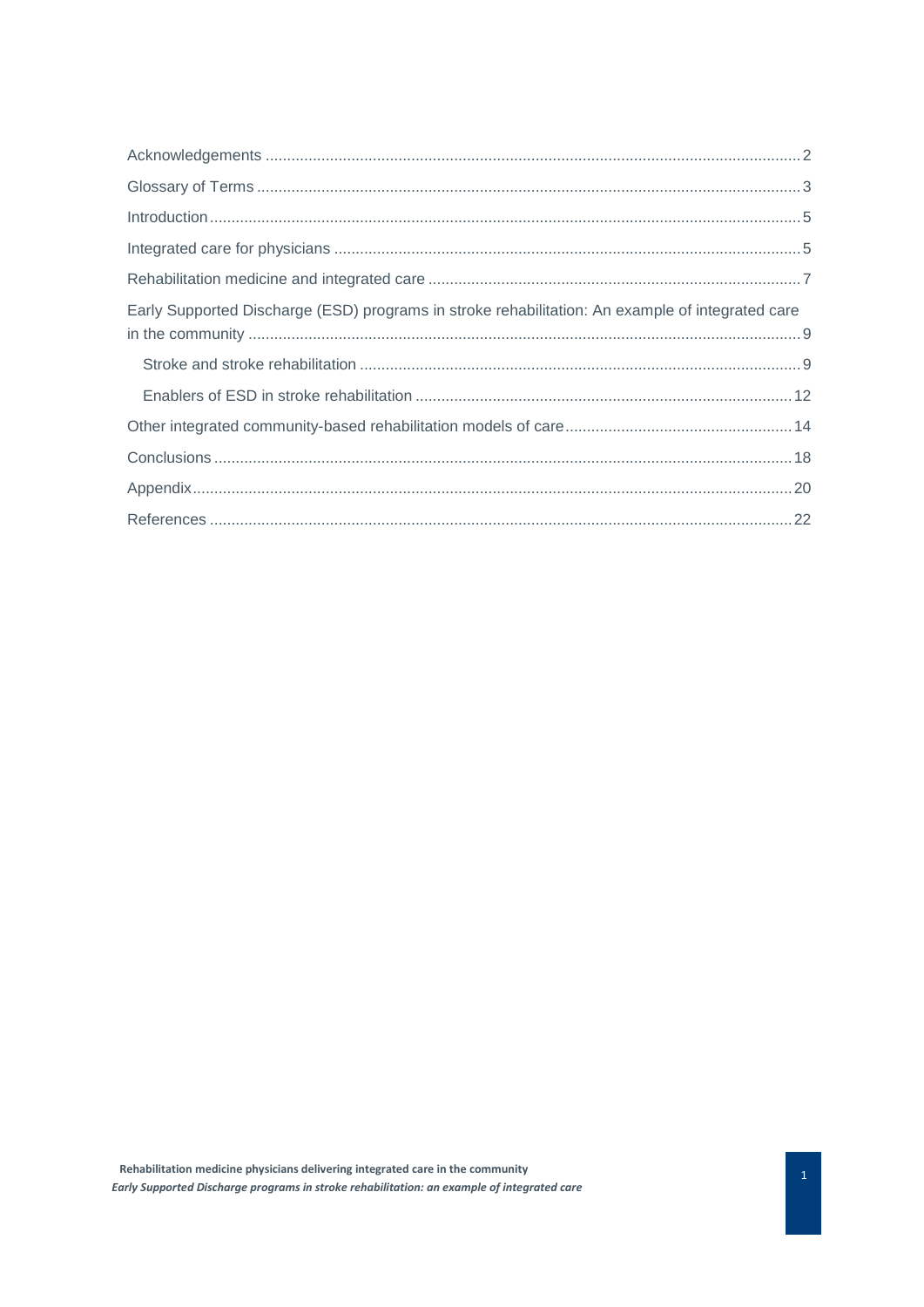# <span id="page-2-0"></span>*Acknowledgements*

The Royal Australasian College of Physicians (RACP) and the Australasian Faculty of Rehabilitation Medicine (AFRM) would like to acknowledge all members of the Faculty Policy & Advocacy Committee (FPAC) who contributed and particularly those who led the development of this document:

Prof. Tim Geraghty – Chair and AFRM President-elect A/Prof Andrew Cole – AFRM President Dr Louis Baggio Dr Cynthia Bennett Dr Tai-Tak Wan Dr Angela Wills With support from Ms Claire Celia, RACP Senior Policy Officer

AFRM and the RACP are grateful to the Stroke Foundation (Australia), the Stroke Foundation of New Zealand, the Stroke Rehabilitation Working Group of the National Stroke Network for New Zealand, the Stroke Society of Australasia, the Australian Healthcare and Hospitals Association (AHHA), the Australasian Rehabilitation Nurses Association (ARNA), Occupational Therapy Australia (OTA), the New Zealand Speech-Language Therapist Association (NZSTA) and an individual Fellow from the Australasian College of Rural and Remote Medicine (ACRRM) for their feedback and comments on an earlier draft of this document. These have been carefully considered in producing this document.

We are also grateful to service directors and staff who have provided further information about their rehabilitation services to inform the case studies included in this paper.

Review date: Within 5 years of publication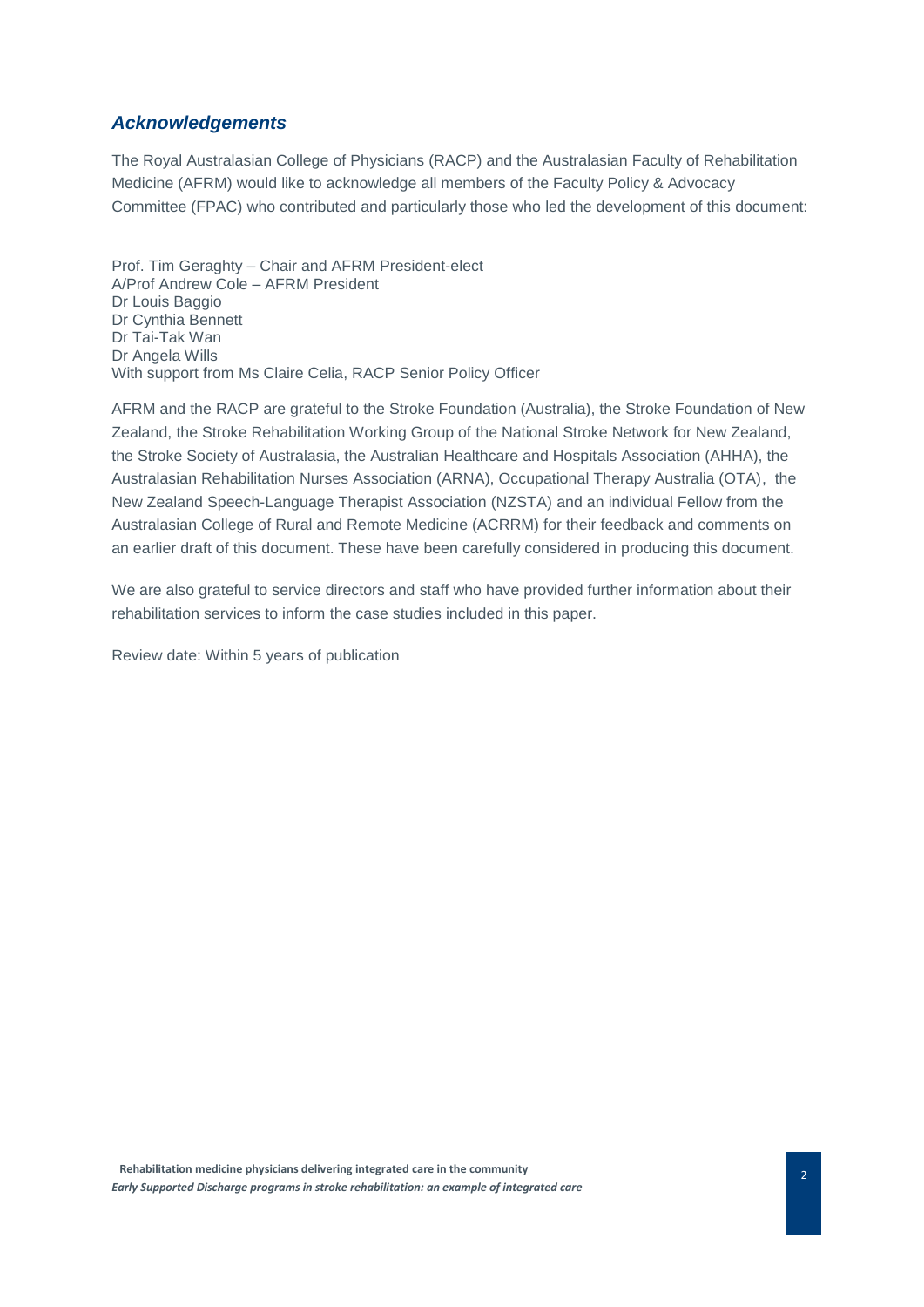# <span id="page-3-0"></span>*Glossary of Terms*

| <b>Terms</b>                                 | <b>Definitions</b>                                                                                                                                                                                                                                                                                                                                                                                                                                                                                                                                                                                                             |
|----------------------------------------------|--------------------------------------------------------------------------------------------------------------------------------------------------------------------------------------------------------------------------------------------------------------------------------------------------------------------------------------------------------------------------------------------------------------------------------------------------------------------------------------------------------------------------------------------------------------------------------------------------------------------------------|
| Acute care                                   | Acute care is care provided in the hospital and by emergency services.                                                                                                                                                                                                                                                                                                                                                                                                                                                                                                                                                         |
| Ambulatory care                              | Ambulatory care is defined as care provided to patients who are not<br>residing in the hospital during their treatment. It is provided in a range of<br>settings including outpatient clinics, day hospitals, community centres,<br>residential care facilities and domestic and community settings.                                                                                                                                                                                                                                                                                                                           |
| <b>Early Supported</b><br>Discharge services | ESD services involve an early discharge and seamless transfer from the<br>acute care setting with ongoing rehabilitation provided in the home by an<br>interdisciplinary team of health professionals, during a period when the<br>patient would historically be in an inpatient stroke rehabilitation unit.                                                                                                                                                                                                                                                                                                                   |
| Integrated care                              | Integrated care involves collaboration and coordination between providers<br>and services across primary, secondary and tertiary care settings.<br>Integrated care extends beyond a patient's regular medical home or single<br>provider, and into the surrounding medical neighbourhood.                                                                                                                                                                                                                                                                                                                                      |
| Interdisciplinary                            | Professionals in interdisciplinary teams meet regularly in order to discuss<br>and collaboratively set treatment goals for the patients and jointly carry out<br>the treatment plans. They are ideally on the same hierarchical level and<br>there is a high degree of communication and cooperation among the team<br>members. The outcome of this model is that the professionals develop<br>skills across different disciplines. The interdisciplinary team model is<br>considered to have a higher quality of collaboration and team performance<br>but there is a lack of research to prove this assumption. <sup>1</sup> |
|                                              | N.B. In the context of rehabilitation, interdisciplinary is the preferred term<br>as it better encompasses the nature of teamwork inherent in the<br>rehabilitation process. The term multidisciplinary (see below) has been<br>retained in some instances in this document where directly quoting from a<br>referenced paper.                                                                                                                                                                                                                                                                                                 |
| Multidisplinary                              | A multidisciplinary team approach is discipline oriented, with all<br>professionals working parallel and with clear role definitions, specified<br>tasks and hierarchical lines of authority. The level of professional<br>autonomy is high, with members creating their own individual goals and<br>treatment plans for the patient. As a result, there is little overlap between<br>the team members. <sup>2</sup>                                                                                                                                                                                                           |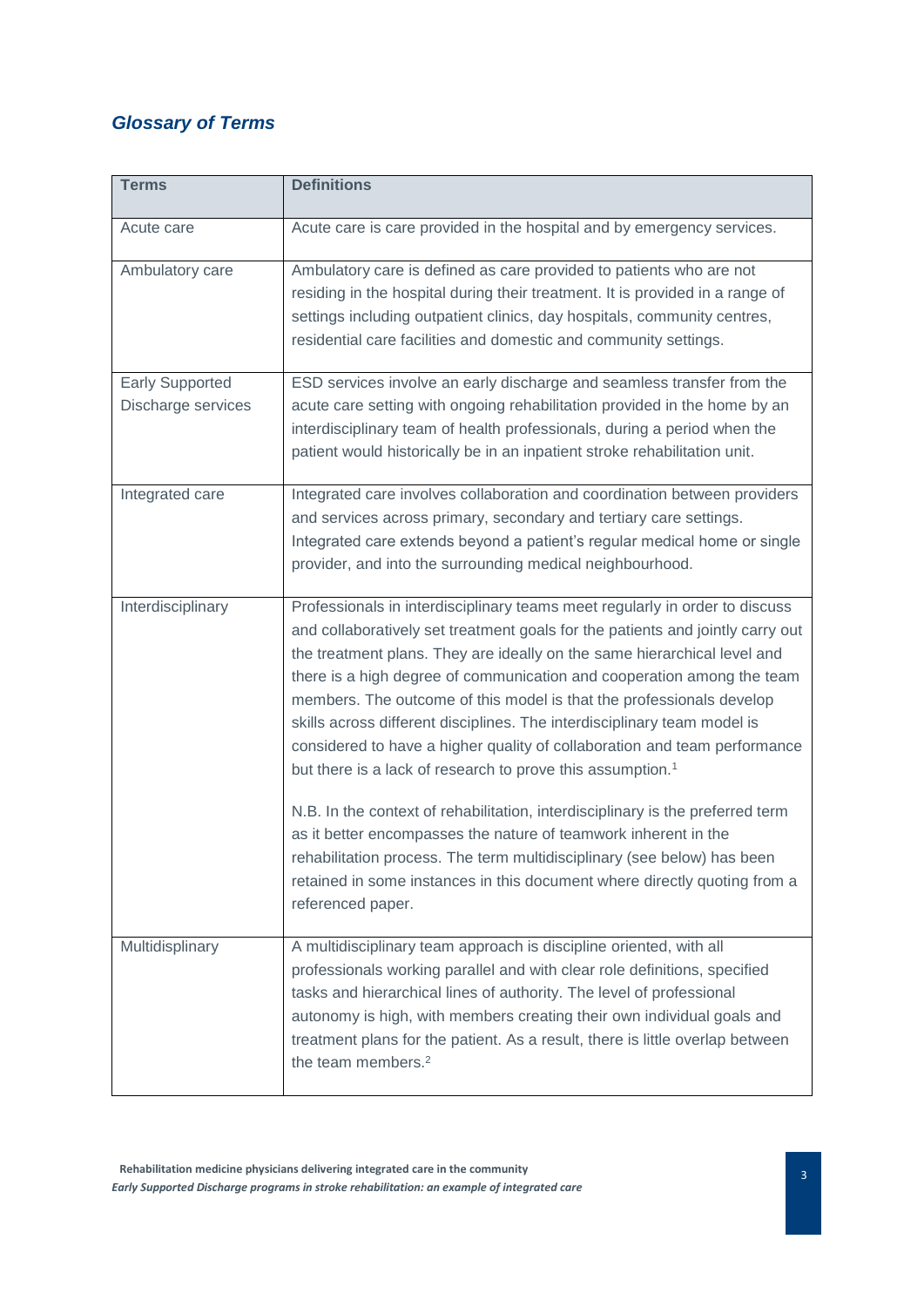| Patient-centred care                 | "Patient-centred care is health care that is respectful of, and responsive to,<br>the preferences, needs and values of patients and consumers. The widely<br>accepted dimensions of patient-centred care are respect, emotional<br>support, physical comfort, information and communication, continuity and<br>transition, care coordination, involvement of family and carers, and access<br>to care."3                                                                                                                                                                                                                                                                                                                                                                                                                                                                                                                                  |
|--------------------------------------|-------------------------------------------------------------------------------------------------------------------------------------------------------------------------------------------------------------------------------------------------------------------------------------------------------------------------------------------------------------------------------------------------------------------------------------------------------------------------------------------------------------------------------------------------------------------------------------------------------------------------------------------------------------------------------------------------------------------------------------------------------------------------------------------------------------------------------------------------------------------------------------------------------------------------------------------|
| Primary care                         | Primary care is "usually the first and <i>primary</i> point of health care delivered<br>in, and to people living in their communities - outside of hospitals. Primary<br>care includes a range of services provided by health professionals such as<br>general practitioners, practice nurses, dietitians, psychologists,<br>physiotherapists, pharmacists and community health workers."4                                                                                                                                                                                                                                                                                                                                                                                                                                                                                                                                                |
| Rehabilitation<br>medicine physician | Rehabilitation Medicine Physicians are Fellows of the Australasian Faculty<br>of Rehabilitation Medicine. They diagnose and assess a person's function<br>associated with injury, illness or chronic conditions, to maximise their<br>independence and improve and maintain quality of life; provide specialist<br>knowledge and expertise in the prevention, assessment, management and<br>medical supervision of a person with a disability; evaluate medical, social,<br>emotional, work and recreational aspects of function; work with children<br>and adults using an evidence-based collaborative approach with other<br>disciplines, having a unique overview of the skills and expertise of other<br>health professionals, to develop a patient-centred, individualised treatment<br>plan in a range of settings including home, public and private hospitals,<br>and community rehabilitation centres and clinics. <sup>5</sup> |
| Telehealth                           | Telehealth in the context of this paper is defined as the use of<br>videoconferencing technologies to conduct a medical consultation where<br>audio and visual information is exchanged in real time. Telehealth can be<br>conducted between a specialist and patient in the presence of their<br>general practitioner or other health worker, or can be conducted with no<br>medical support at the patient end. <sup>6</sup>                                                                                                                                                                                                                                                                                                                                                                                                                                                                                                            |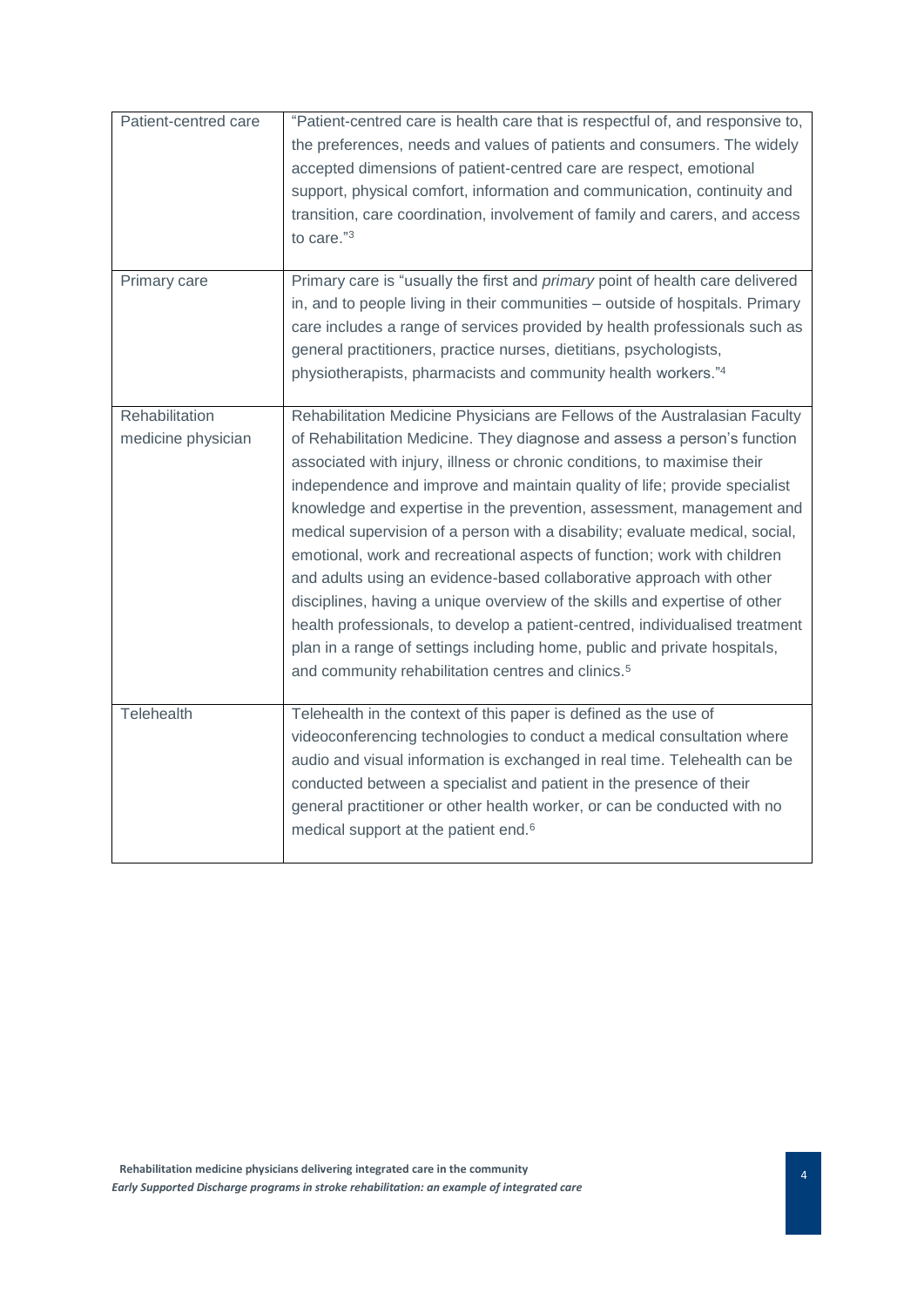# <span id="page-5-0"></span>*Introduction*

The Royal Australasian College of Physicians (RACP) trains and represents over 23,000 medical specialists and trainee specialists from 33 different specialties, across Australia and New Zealand. We strongly believe that evidence-based policy discussions about the health systems that Australia and New Zealand need for the decades ahead, to provide quality, accessible, efficient and high value healthcare that is centred on patient needs, are essential given our ageing populations and the rising costs of healthcare. Central to these discussions must be the need to facilitate and support better integration of care across the health sector.

The RACP is working to highlight the crucial contributions specialist physicians can make to the delivery of integrated care, often in community-based settings, through partnerships and collaborations across the health system and beyond. This paper forms part of this broader integrated care work being undertaken by the College.

The paper does not aim to present a detailed practical handbook for physicians interested in integrated care. Its purpose is to support the RACP and physicians' efforts to advocate for specialist physicians' involvement in the design, implementation and delivery of integrated care models, in collaboration with general practitioners and other primary care professionals, for the benefit of all patients and families.

This paper focuses specifically on one physician specialty group - rehabilitation medicine physicians. It uses Early Supported Discharge for stroke rehabilitation as a detailed example of the contribution they can make to the delivery of high quality integrated care in the community. Although this paper focuses on adult rehabilitation medicine services, the authors acknowledge that the principles of integrated care and community rehabilitation espoused in the paper are equally as important and relevant for paediatric rehabilitation medicine services.

# <span id="page-5-1"></span>*Integrated care for physicians*

The RACP considers integrated care to involve collaboration and coordination between providers and services across primary, secondary and tertiary care settings. Integrated care extends beyond a patient's regular medical home or single provider, and into the surrounding medical neighbourhood and is inclusive of specialists including physicians, hospitals, general practitioners, allied health and nursing providers and Maori Health and Aboriginal Health Workers. Integrated care also extends beyond the patient and back into the community via their own extended family and networks.

To be effective, the RACP proposed that integrated care systems need to be underpinned by the following core principles: <sup>7</sup>

- 1. Designed for patient-centred care
- 2. Focused on quality and safety
- 3. Provides for measurable outcomes and supports regular monitoring, evaluation and continual quality improvement
- 4. Allows for flexibility and local implementation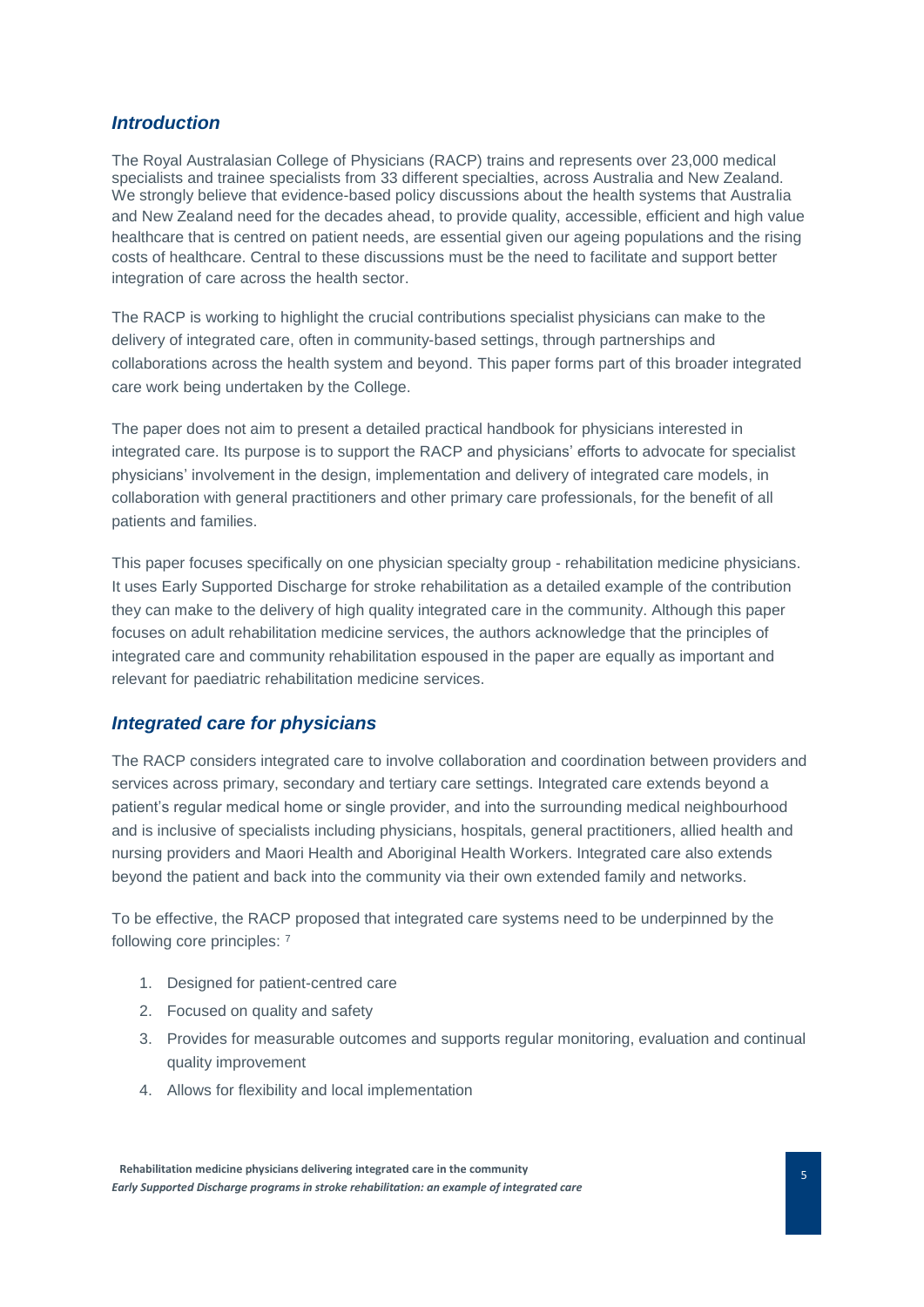- 5. Promotes a cross-sector, cross-profession approach, respecting the diversity of health care providers
- 6. Incorporates systemic supports for clear patient pathways between specialist, primary care, and allied health professionals
- 7. Recognises the importance of patient experience.
- 8. Supports primary care as the main portal for a community's access to health care.



**Figure 1 Core principles underpinning integrated care<sup>8</sup>**

A strong primary healthcare sector is fundamental to the delivery of patient-centred integrated care. For most patients most of the time, primary healthcare in the community is the most appropriate setting for the provision of healthcare. The main community healthcare providers and coordinators are general practitioners as well as Maori Health Providers in New Zealand and, in Australia the Aboriginal community controlled primary care sector for Aboriginal and Torres Strait Islander people. They are critical to the success of integrated care. It is therefore imperative that further integration of specialist care within primary practice settings is undertaken in partnership with primary care providers.

The RACP not only proposed key principles underpinning integrated care but is also promoting increased physician participation in integrated care models. Two specific approaches or 'pillars' to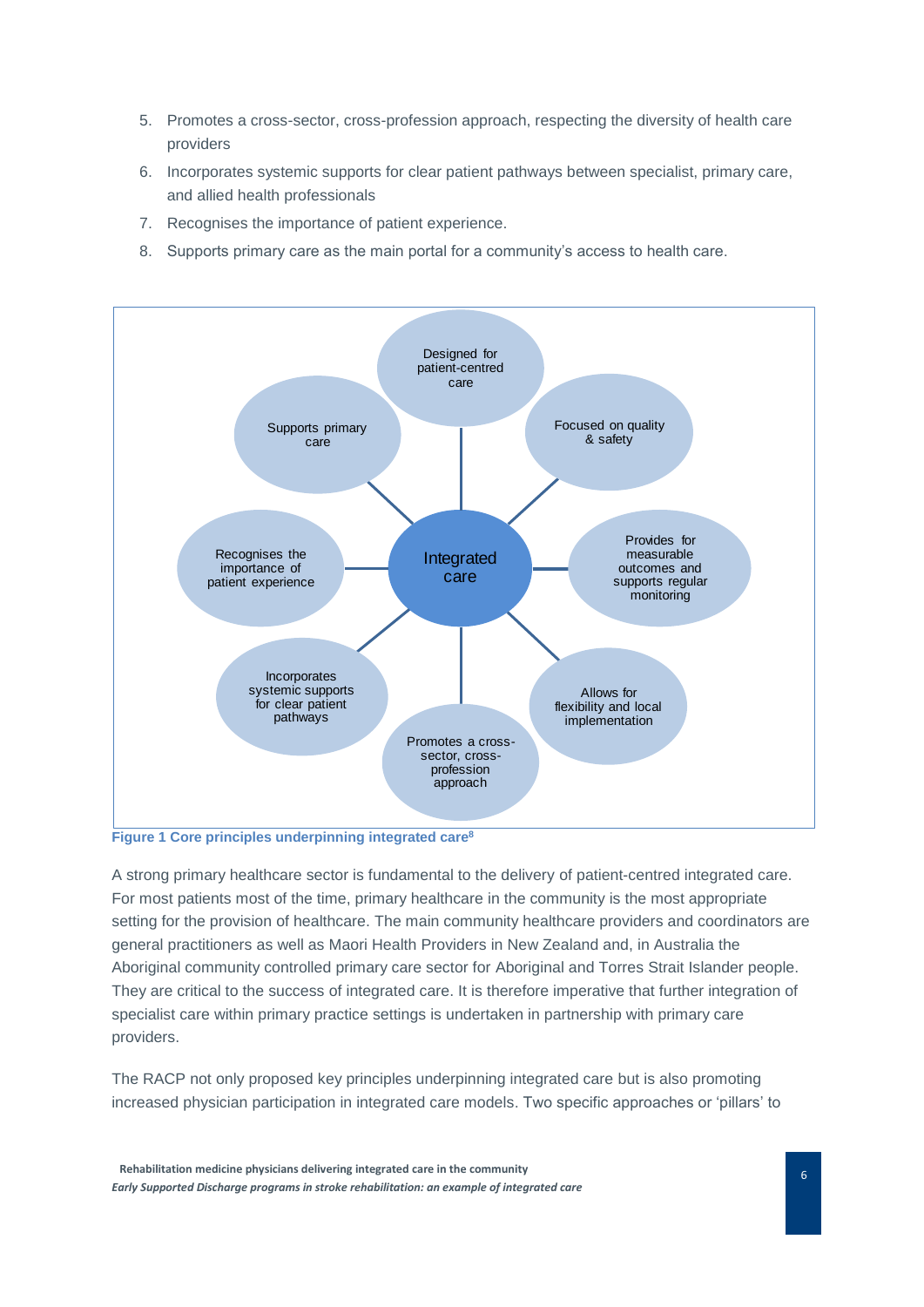specialist involvement have been proposed as outlined in Figure 2 below. First, supporting specialists to undertake their role in informing, planning and contributing to care for patients with chronic, complex and multiple healthcare needs; and secondly, supporting specialists to work in communitybased ambulatory settings – whether physically or virtually.<sup>9</sup> More specifically, physicians specialising in generalist disciplines, such as geriatricians, rehabilitation medicine physicians, general medicine physicians and paediatricians, have particular training and expertise in the longitudinal care of patients with multiple and complex conditions. They play a critical role where there are complex health issues at play, psychosocial problems, and difficulties with determining and effectively planning care in the face of conflicting health priorities.



#### **Figure 2 The pillars of integrated care<sup>10</sup>**

Both of these 'pillars' are supported by better information exchange, sharing of patient management plans and more effective communications within multidisciplinary teams. For example, case conference meeting involving the rehabilitation medicine physician, GP, interdisciplinary team and other primary health care providers.

For more information about the design, implementation and delivery of integrated care models including funding and payment models, partnership with consumers in healthcare decision-making, eHealth, use of multidisciplinary teams, governance and management, please refer to the RACP Integrated Care paper. <sup>11</sup>

# <span id="page-7-0"></span>*Rehabilitation medicine and integrated care*

Rehabilitation medicine is that branch of medicine that focusses on the prevention and reduction of functional loss, activity limitation and participation restriction arising from impairments; the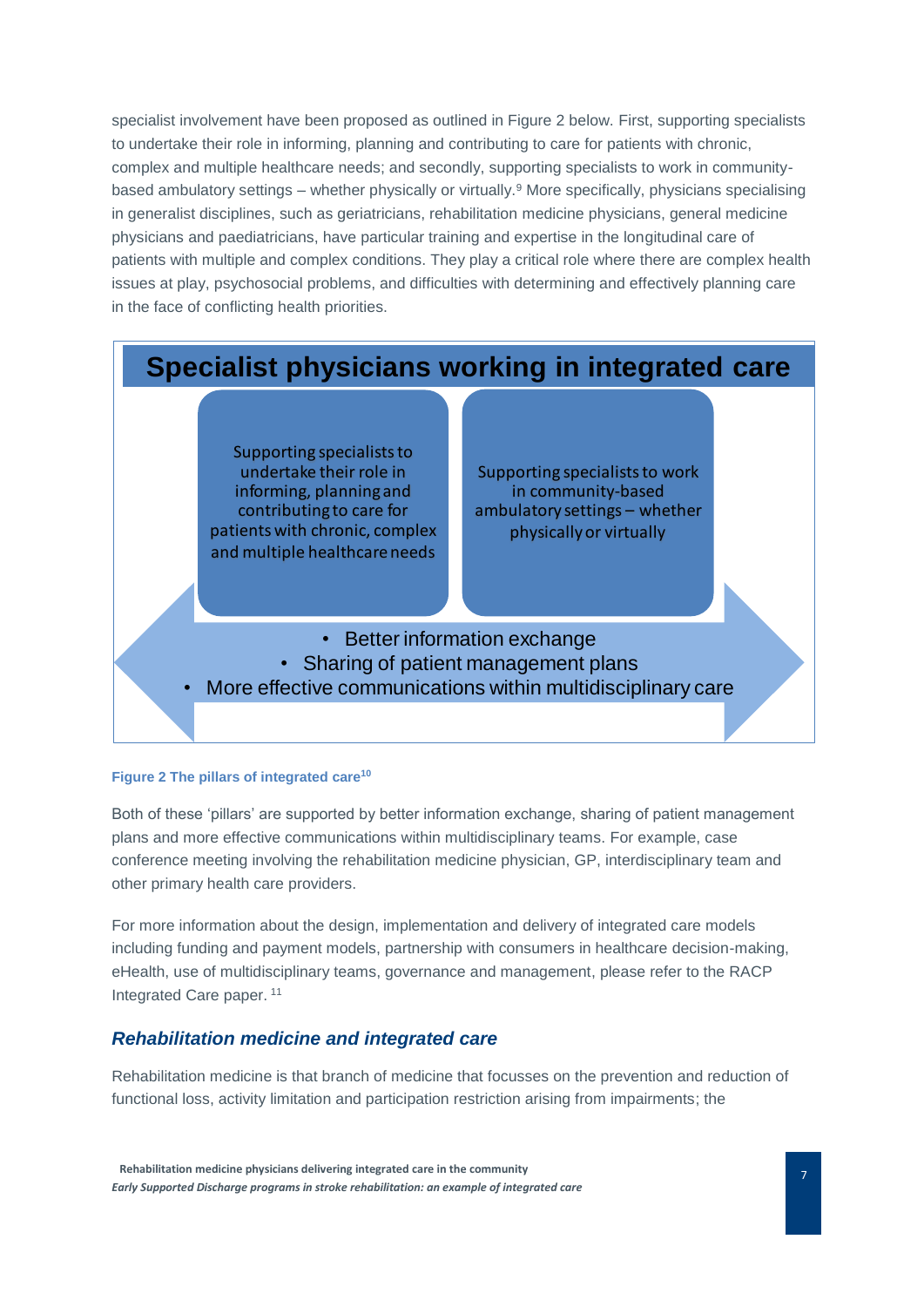management of disability in physical, psychosocial and vocational dimensions; and the improvement of function. A rehabilitation medicine service aims to assist people with loss of function or ability due to injury or disease to attain the highest possible level of independence (physically, psychologically, socially and economically) following that incident or illness. This is achieved through a combined and co-ordinated use of rehabilitation medicine physician, nursing and allied health professional skills. The process involves individual assessment, treatment, regular review, discharge planning, community integration and follow-up of people who are referred to that service.12 Fundamental to the delivery of rehabilitation services, rehabilitation medicine physicians provide leadership and contribute their medical and rehabilitation expertise to the rehabilitation team.

Underpinning rehabilitation services are guiding principles that include: leadership, equitable access, interdisciplinary care teams, care coordination, patient-centred care, evidence-based care, appropriate care settings and clinical process and outcomes. 13

While traditionally many rehabilitation medicine services have been provided in the inpatient hospital environment, it is recognised that there should be a far greater emphasis on ambulatory models of care, both in disease management and also in the provision of rehabilitation after people have suffered sudden or progressive onset of disabling conditions as a result of illness, injury or the effects of chronic disease. Not only are ambulatory models of care likely in many cases to be more cost effective than hospital-based care, they are often more convenient, contextually appropriate and preferred by the person receiving care.<sup>14</sup> In ambulatory settings rehabilitation medicine physicians work collaboratively with general practitioners who are responsible for the primary medical care of the patient, and other health professionals in the community setting. Effective, efficient and timely communication between the ambulatory rehabilitation service, the general practitioner, relevant hospital departments and community-based specialists is mandatory to prevent sub-optimal outcomes. <sup>15</sup>

Development of rehabilitation medicine services in ambulatory settings will require effective, integrated care models. For rehabilitation medicine services in the community effective integrated care is likely to require modifications and enhancements to existing models of service including:

- (i) greater emphasis on designing the ambulatory services around patient-centred care principles including provision of comprehensive services as close to the patient's home as possible.
- (ii) ensuring regular review by the rehabilitation medicine physician throughout the ambulatory program and on an ongoing basis to address the longer-term consequences of the disability or chronic disease as necessary.
- (iii) increased attention to secondary and tertiary preventative efforts that minimise the risk of disease relapse, progression of the impairment or disability and development of complications and hence, maintain quality of life.
- (iv) closer collaboration including joint person-centred goal planning and case conferencing and communication with general practitioners and other primary care services, more formalised and planned hospital discharge processes, handover of care, shared care and follow-up.
- (v) improved focus on quality and safety and outcome measurement in ambulatory services and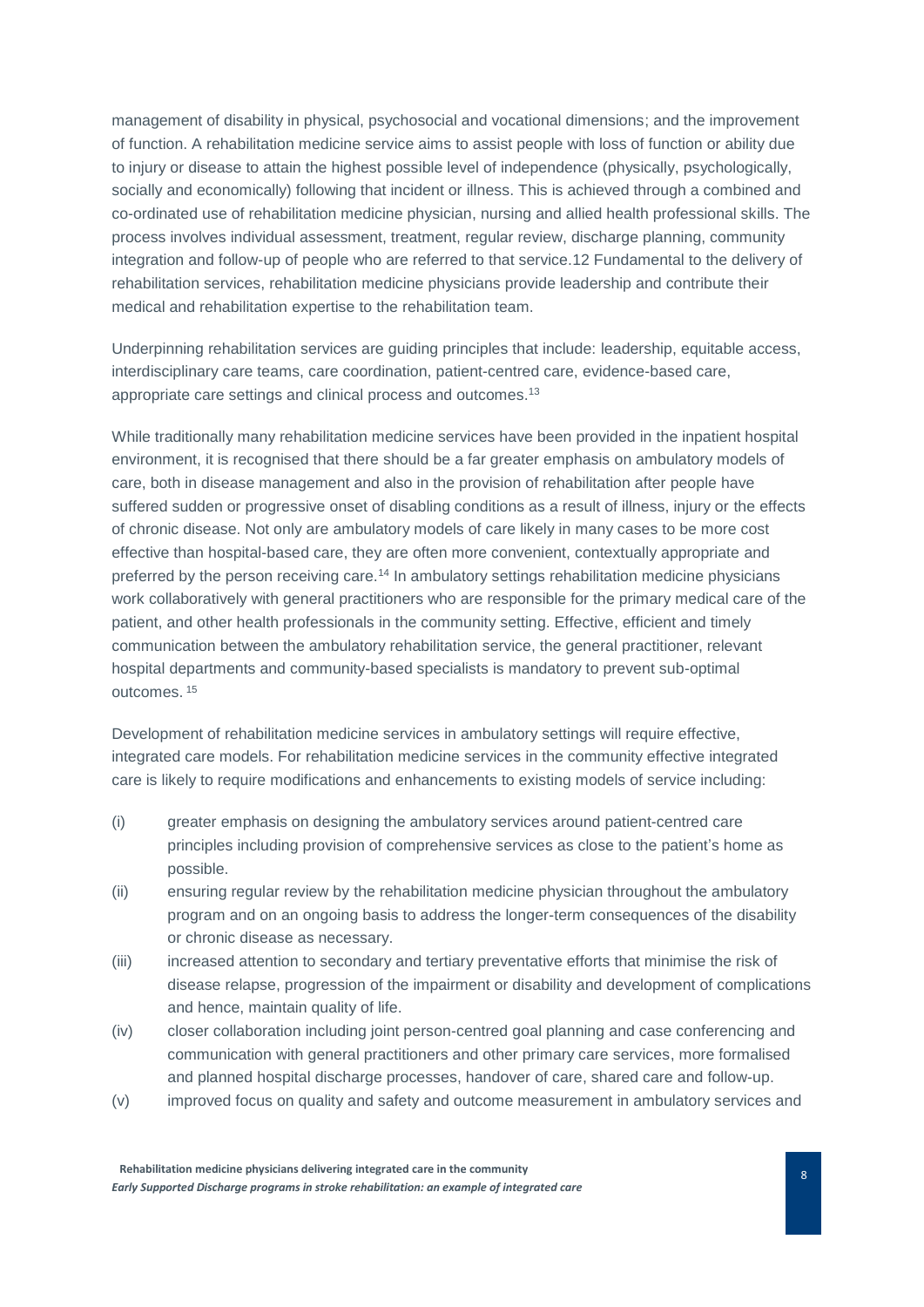(vi) promotion of flexibility in service provision to facilitate varied implementation of the ambulatory rehabilitation service at a local level to meet the specific needs of the patients and their primary care providers.

Rehabilitation medicine physicians are uniquely placed to support and advance these integrated care models for people with acute, chronic or potential disability due to their knowledge and expertise in relevant areas including: the management of people with chronic and complex conditions and disability; the biopsychosocial model of care and cultural understandings of health; person/patientcentred models of care; interdisciplinary team leadership; and management, co-ordination and problem-solving in cross-sectoral care processes; as well as their knowledge of clinical practice in community settings.

# <span id="page-9-0"></span>*Early Supported Discharge (ESD) programs in stroke rehabilitation: An example of integrated care in the community*

Early Support Discharge (ESD) for stroke rehabilitation offers a good example of the important role rehabilitation medicine physicians play in delivering quality integrated care to patients in the community. This area of rehabilitation was chosen due to the strong evidence-base to support its effectiveness in terms of health outcomes and patient satisfaction, as well as its potential to deliver reduced costs to the health system.

Additional examples and further information about other areas of rehabilitation medicine where this integrated interdisciplinary model of care has the potential to deliver improved patient outcomes and efficiencies are included in the section titled *[Other integrated community-based rehabilitation models](#page-14-0)  [of care](#page-14-0)*.

#### <span id="page-9-1"></span>*Stroke and stroke rehabilitation*

Stroke is one of the leading cause of death in New Zealand<sup>16</sup> and Australia<sup>17</sup> and a leading cause of adult disability in both countries<sup>18,19</sup> More people are surviving stroke and are aging with the associated physical, cognitive and functional limitations.<sup>20</sup> This puts increasing pressure on the health system to deliver stroke care and support. In New Zealand, the overall incidence of stroke is decreasing four times more slowly than in comparable countries while the incidence of stroke in young people is increasing $2^{1,22}$ In order to provide sustainable healthcare, systems must address the persistent effects of stroke through effective and efficient stroke rehabilitation care.

Stroke was estimated to have an indirect and direct financial cost in Australia of AUD\$5 billion in 2012<sup>23</sup> and direct costs for New Zealand of approximately NZD\$450 million in 2009. <sup>24</sup> Improving outcomes through stroke rehabilitation can reduce the cost burden of stroke.

Data from the Australian National Stroke Audit Acute Services 2017 shows that only 59% of patients with stroke received an assessment for rehabilitation, and of these patients only 46% had a referral made for ongoing rehabilitation, even though three-quarters (75%) of those who had an assessment for rehabilitation had an identified need for ongoing rehabilitation.<sup>25</sup> This is significantly less than the recommended goal of every patient with stroke being assessed for rehabilitation.<sup>26</sup> In New Zealand approximately 30% of all patients with acute stroke receive inpatient rehabilitation and a further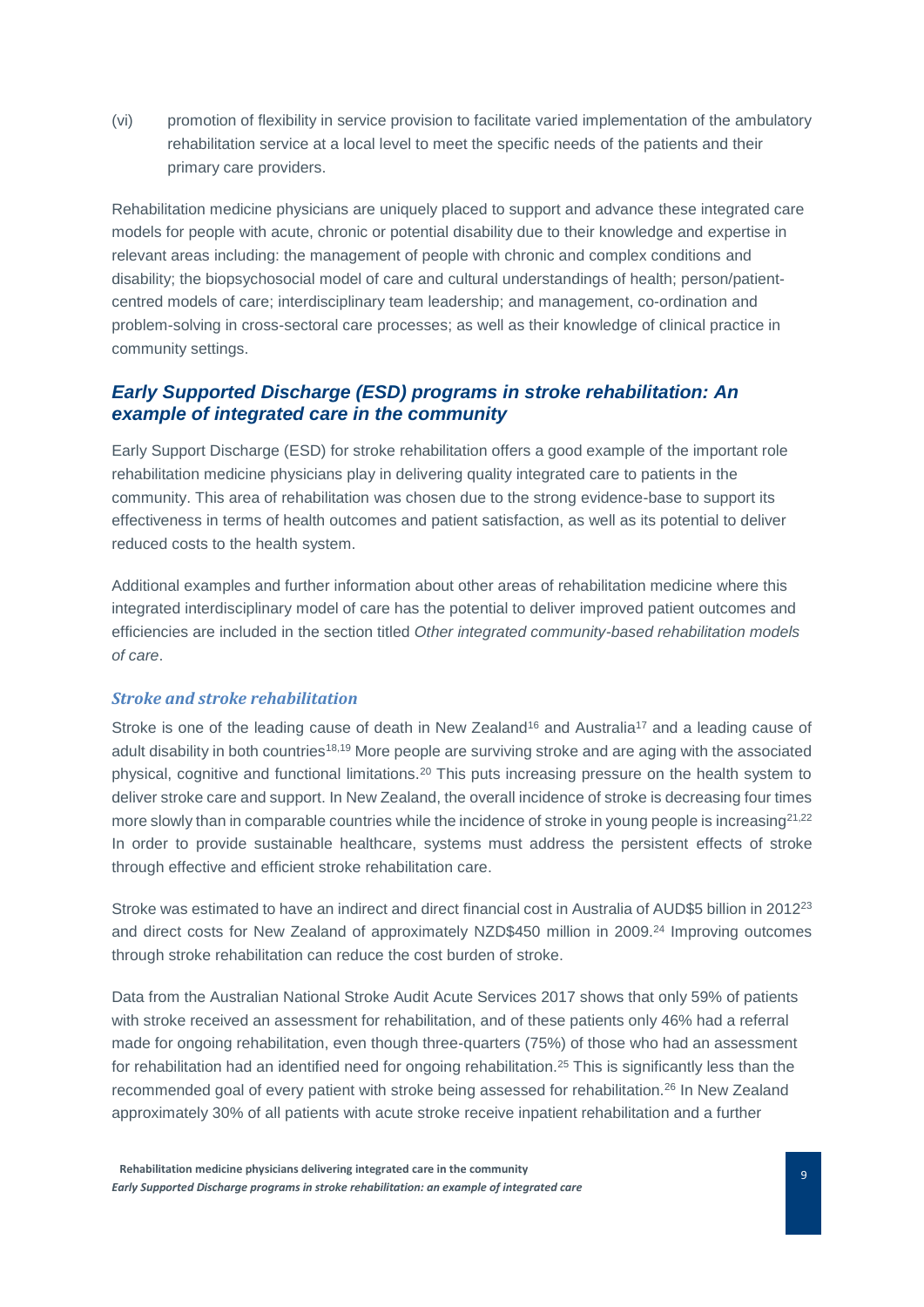unknown proportion of patients receive some type of ongoing rehabilitation in the community.<sup>27</sup> In addition disparities exist within the level of care provided, with only 20 %<sup>28</sup> of New Zealand stroke rehabilitation services under the leadership of rehabilitation medicine physicians.

Rehabilitation services are currently provided to stroke survivors across a range of care settings. These settings, as described in the Models of Stroke Rehabilitation diagram provided in the Rehabilitation Stroke Services Framework 2013 (Australia)<sup>29</sup> include inpatient units, day hospitals, outpatient clinics, community centres, home-based services and virtual clinics via telehealth. Access to these services depends both on their availability in a given area and on their suitability to individual patient needs.

All stroke survivors who qualify for entry to a rehabilitation pathway can benefit from stroke rehabilitation commencing as soon as practicable after stroke. 30, 31 The Clinical Guidelines for Stroke Management recommend that every patient with stroke should have their rehabilitation needs assessed within 24–48 hours of admission to the stroke unit by members of the interdisciplinary team; that any patient with stroke with identified rehabilitation needs should be referred to a rehabilitation service, and that rehabilitation service providers should document whether a patient with stroke has rehabilitation needs and whether appropriate rehabilitation services are available to meet these needs.<sup>32</sup> Rehabilitation may be initiated in acute and post-acute settings.<sup>33</sup> Interdisciplinary care is identified as an essential element of stroke rehabilitation.<sup>34</sup> Specialist stroke expertise in stroke rehabilitation services is also important and has been shown, when compared to general rehabilitation services to reduce the risk of poor outcomes, such as death or dependency.<sup>35</sup> With established expertise in interdisciplinary care planning and delivery, rehabilitation medicine physicians play a key role in directing and enhancing coordinated complex care for stroke rehabilitation across the care continuum.

# *Evidence for Early Supported Discharge (ESD) in stroke rehabilitation*

ESD services involve an early discharge and seamless transfer from the acute care setting with ongoing rehabilitation provided in the home, during a period when the patient would historically be in an inpatient stroke rehabilitation unit. ESD, when satisfactorily resourced, can allow patients with stroke to return home when they are medically stable and reduce length of hospital stay and also reduce long term dependency. <sup>36</sup>

The Stroke Foundation's (Australia) Rehabilitation Stroke Services Framework outlines five essential elements of an ESD service for stroke rehabilitation: <sup>37</sup>

- 1. Delivery by a stroke specific interdisciplinary team
- 2. Offering coordinated and planned discharge from hospital and continued rehabilitation when patients are settled at home
- 3. Targeting a subset of the stroke population (i.e. patients with mild to moderate stroke severity)
- 4. Fostering strong links between the acute service and the ESD team, with both hospital staff and ESD team members identifying eligible patients with stroke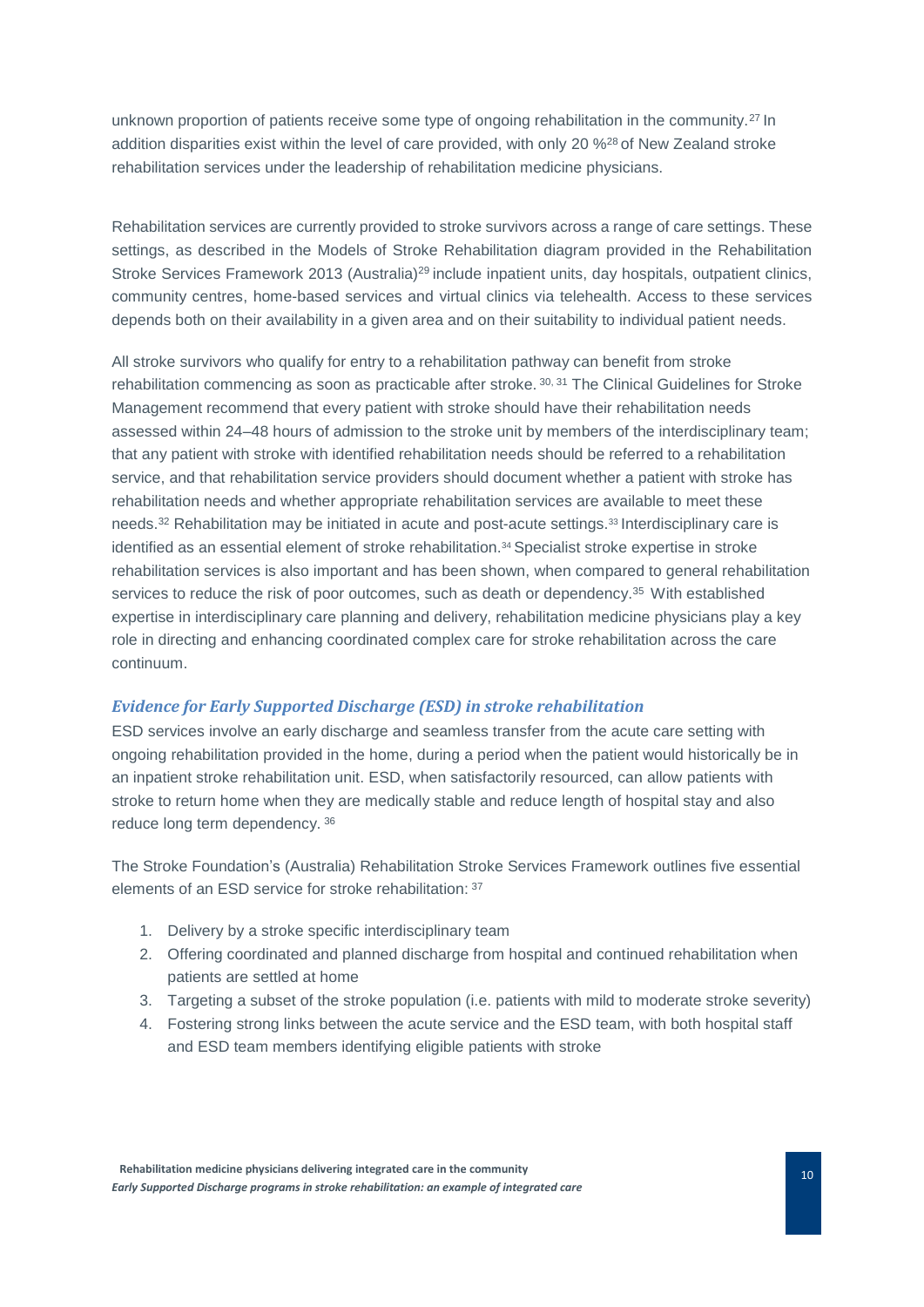5. Measuring the effectiveness of the service using standardised assessments to monitor stroke severity, dependency, activities of daily living and satisfaction as well as the impact of the ESD service on length of stay and hospital readmission rates.

The effective delivery of ESD services for stroke rehabilitation requires an early eligibility assessment of patients with stroke in hospital, co-ordinated discharge home and post-discharge support from an interdisciplinary team.<sup>38</sup> The support provided by ESD services in the early post-discharge period is particularly important given that stroke survivors and their families and carers consistently report this time as difficult to manage successfully. 39

A description of the characteristics of effective ESD for stroke rehabilitation including team composition, principles and intervention strategies for its delivery is included as Appendix A. This information is based on the Stroke Foundation (Australia)'s Rehabilitation Stroke Services Framework 2013. 40

Rehabilitation medicine physicians have crucial responsibilities in the delivery of rehabilitation services, including ESD for stroke, via their multi-dimensional roles as doctors, advisors, educators and managers. Their role includes: medical and rehabilitation management of illness and disability; prevention and health promotion; prognostication, measurement and benchmarking of clinical outcomes; high level communication and advocacy for patient's rights and health resources; education (of peers and trainees, other health professionals and patients and their families and networks) and research; co-ordination and leadership of the interdisciplinary team with consultation and liaison with medical and other colleagues; finding solutions for complex problems in individuals and organisations; and management of rehabilitation programs including eligibility, goal setting, program length and quality.

The prevailing evidence shows that ESD services are on the whole effective. The Stroke Foundation's (Australia) recently released Clinical Guidelines for Stroke Management rated ESD services for stroke rehabilitation as a strong recommendation<sup>41</sup> having reviewed the latest scientific literature using the GRADE methodology (Grading of Recommendations, Assessment, Development and Evaluation). The evidence to date suggests ESD services are cost effective;<sup>42</sup> systematic reviews of patients with stroke being managed using integrated care pathways such as ESD in the home show that this care is cost effective, reduces hospital stay, and provides for comparable or better patient outcomes. $43, 44$ Appropriately resourced and targeted ESD services have demonstrated they can reduce patients' long term dependency and admission to institutional care, reduce the length of inpatient stay and increase the likelihood of patients being independent and living at home in the longer term.<sup>45, 46, 47, 48,</sup> 49

Findings from a meta-analysis have also suggested that ESD services also significantly improve inpatient rehabilitation flows with an average reduction in length of stay of eight days.<sup>50</sup>

In a critical review of ESD services, patients reported higher level of satisfaction with ESD services than with conventional care and there was a trend towards better function in activities of daily living amongst ESD patients.<sup>51</sup> Findings suggest that long term global function improvement including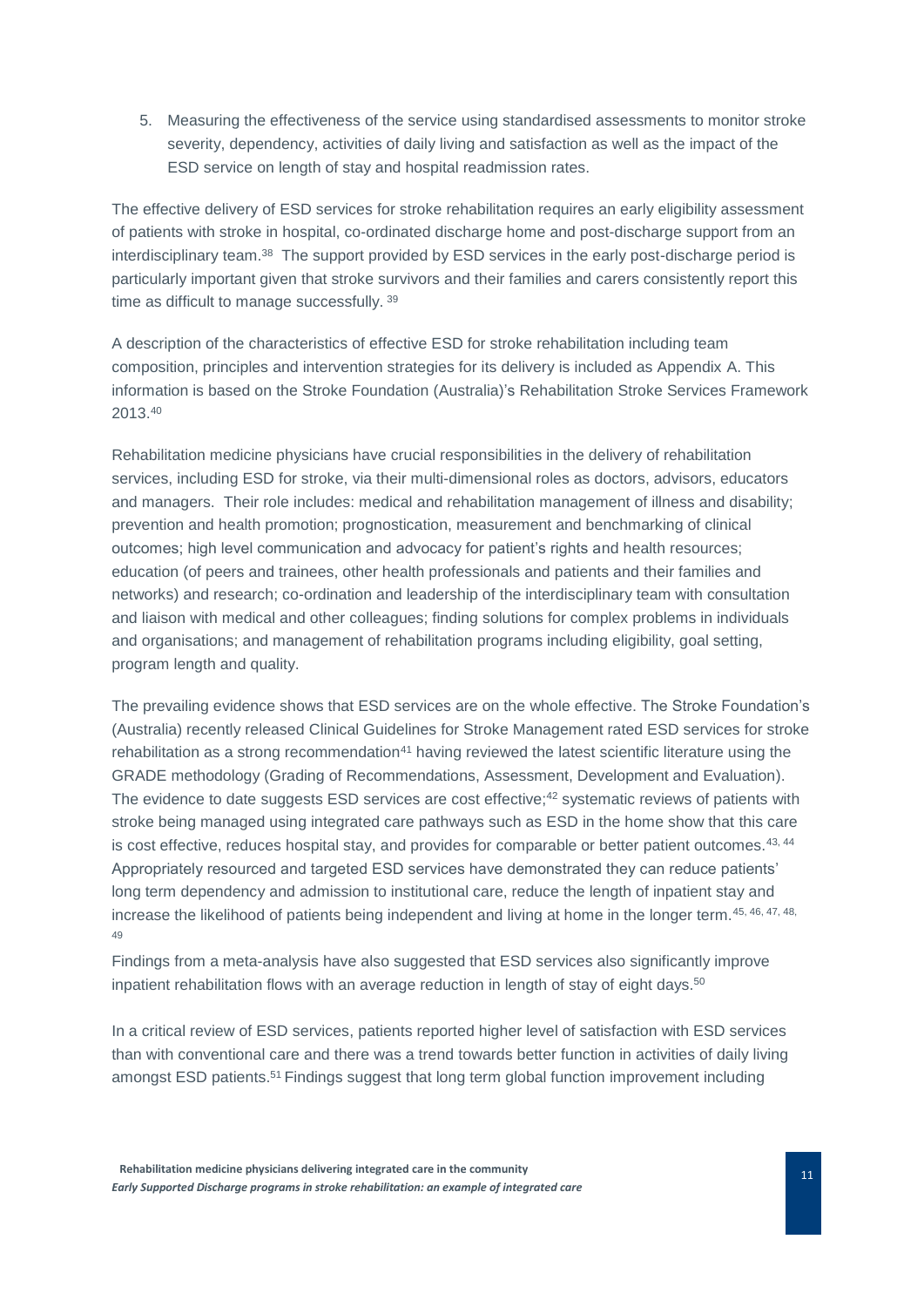physical performance outcomes (such as walking speed, motor recovery, and balance scores) improved at a greater rate for those patients receiving ESD.

Unfortunately, despite strong evidence that ESD services improve health outcomes for patients with stroke and can reduce the length of inpatient stay, at present, not all who may benefit from ESD services are assessed for or offered the stroke rehabilitation that they need. The Australian National Stroke Audit Acute Services 2017 showed that only 11% of respondent hospitals (N=127) reported access to stroke specialist ESD services, <sup>52</sup> and the Australian National Stroke Audit Rehabilitation Services 2016 showed that only 4% of patients were referred to ESD services.<sup>53</sup>

#### <span id="page-12-0"></span>*Enablers of ESD in stroke rehabilitation*

For ESD programs in stroke rehabilitation to be maximally beneficial, the key enablers of workforce, eHealth, infrastructure and funding must be considered.

The AFRM has published Standards documents for both Inpatient Adult Rehabilitation Services<sup>54</sup> and Ambulatory Rehabilitation Services.<sup>55</sup> Staffing levels and mix for ESD programs in stroke rehabilitation should be consistent with these Standards. The Stroke Foundation (Australia) has, making reference to the AFRM Standards, recommended a specific staffing mix (see Appendix A) and recommends that there should be a full range of team members (medical, nursing, allied health and support staff) with an appropriate skill base and training to provide comprehensive, contemporary programs of care to address the impairments, activity limitations and participation restrictions<sup>56</sup> present in the patients admitted to the rehabilitation service. However, the Stroke Foundation (Australia) also points out that while this is a useful starting point, the workforce requirements should be based on the provision of evidence-based therapy (rather than simple staff numbers). <sup>57</sup> Interdisciplinary team care is becoming increasingly important and the team requires processes and tools to be in place that support interdisciplinary communication, referral, admission, assessment, care delivery and transfer of care processes. In particular, mechanisms must be in place to ensure that individuals receiving ESD services are regularly reviewed as to their progress in achieving rehabilitation outcomes, with opportunities being available to adjust the program's intensity or location, to achieve the best possible functional outcomes.

The use of tele-rehabilitation as an emerging service model linking specialist staff to other centres can assist to overcome geographic barriers. A number of innovative tele-rehabilitation research projects demonstrate that eHealth rehabilitation assessment, speech pathology, and measurement of upper limb range of motion can be achieved by employing an appropriate eHealth platform.<sup>58, 59, 60, 61</sup> Where possible, eHealth should be considered as an enabler of ESD services for stroke.

Appropriate infrastructure and funding affect the level of access to ESD services. Both facilities and equipment need to be adequate and appropriate for the rehabilitation needs of the patients.

#### *Integrated care and ESD in stroke rehabilitation*

The Stroke Foundation (Australia) has developed essential principles and elements of stroke rehabilitation services (including ESD services)<sup>62</sup> which align with the RACP's principles of integrated care outlined in the section titled *[Integrated care for physicians](#page-5-1)*.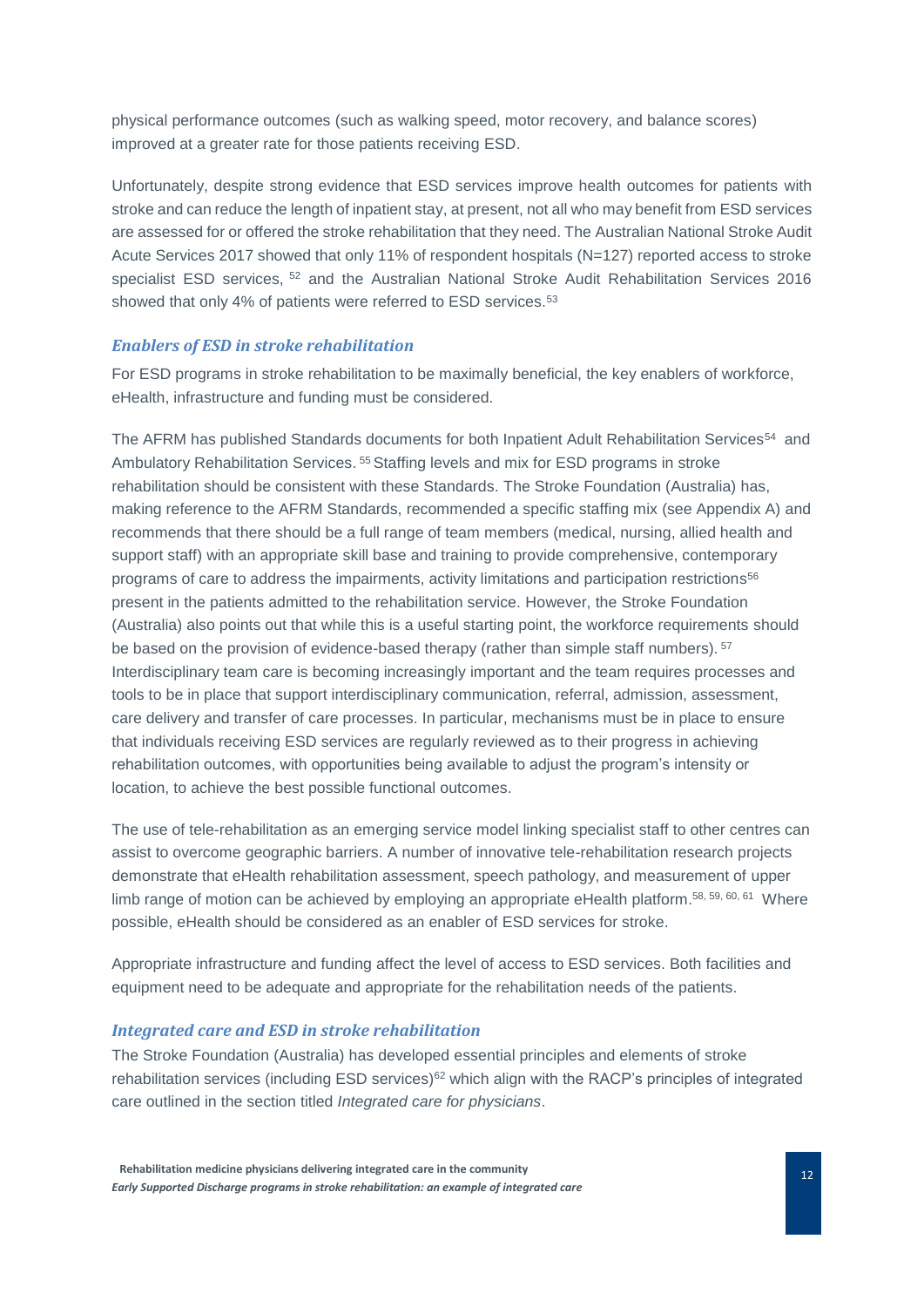The principles and elements include:

- a) every stroke survivor has the right to choose their goals, activities and priorities and rehabilitation should be client centred (aligned to the RACP key principle *designed for patientcentred care*);
- b) routine use of evidence-based guidelines to inform evidence-based therapy and systems that support quality improvement (aligned to *focus on quality and safety*);
- c) standardised and early assessment for neurorehabilitation (aligned to *provide for measurable outcomes*);
- d) the model of care should be driven by client preference and level of need; rehabilitation should be offered in a culturally appropriate environment (aligned to *provide for flexibility and local implementation*; designed *for patient-centred care* and *recognises the importance of the patient experience*)
- e) and provide effective links with acute stroke services providers, inpatient rehabilitation, ESD interdisciplinary team, general practitioners, primary healthcare team, community rehabilitation providers, community services and stroke support groups (aligned *with promote a cross sectoral approach* and *supports primary care as the main portal for a community's access to health care*).

The Stroke Foundation (Australia) holds that the implementation of these principles and of essential activities for rehabilitation services enables a safe transition between hospital and community. Improved collaboration across health sectors and between healthcare providers, including GPs and other primary care providers – particularly in the coordination of services for people with high and complex needs – has been shown to: reduce the rate of preventable hospital admissions; improve health and wellbeing during transitions of care; improve the interface between hospital and community providers; and provide additional support to caregivers. 63, 64, 65, 66

In summary, there is significant alignment between the general principles of integrated care and the specific principles underpinning ESD services for stroke rehabilitation. ESD services offer an opportunity to develop coordinated and integrated rehabilitation care through incorporating discharge planning with strong linkages across the health system and in particular, linking in early and throughout a care episode with primary care and community support services. Rehabilitation medicine physician involvement promotes the successful delivery of an ESD service. See Figure 3 below.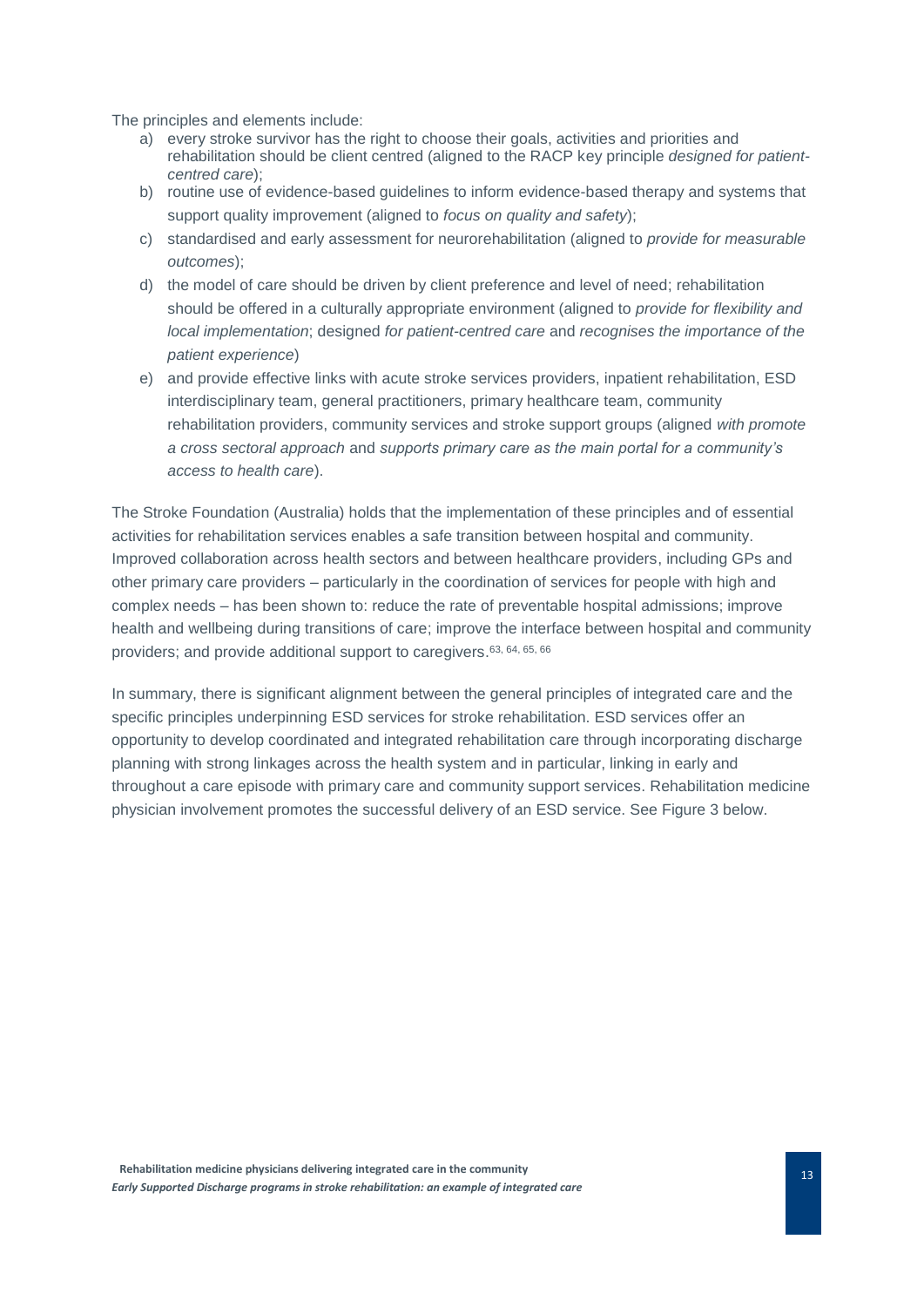

**Figure 3: Integrated care model of early supported discharge (ESD) for stroke and the role of rehabilitation medicine physician.**

## <span id="page-14-0"></span>*Other integrated community-based rehabilitation models of care*

Whilst we have chosen to focus this paper on ESD for stroke rehabilitation, there are a wide variety of community-based rehabilitation medicine services currently being delivered effectively via integrated, interdisciplinary healthcare teams. A key part of these integrated community-based rehabilitation models of care involves sharing of patient planning and management plans amongst the health professionals involved in the care of patients as well as information sharing regarding patients' progress across the continuum of care.

The need for enhanced ambulatory rehabilitation services with rehabilitation medicine physician clinical leadership and involvement is now widely accepted, and documented, in different rehabilitation service plans, models of care and strategy documents in various Australian states and New Zealand. 67, 68, <sup>69</sup>

A range of ambulatory rehabilitation services with rehabilitation medicine physician involvement are already well established in community settings in most parts of Australia and New Zealand in superspecialty areas of rehabilitation medicine, such as in rehabilitation of spinal cord and acquired brain injury. Service types include interdisciplinary outpatient clinics, supported transitional living and early discharge rehabilitation programs and interdisciplinary outreach teams and clinics. The textboxes in this section provide a selection of current examples of such services.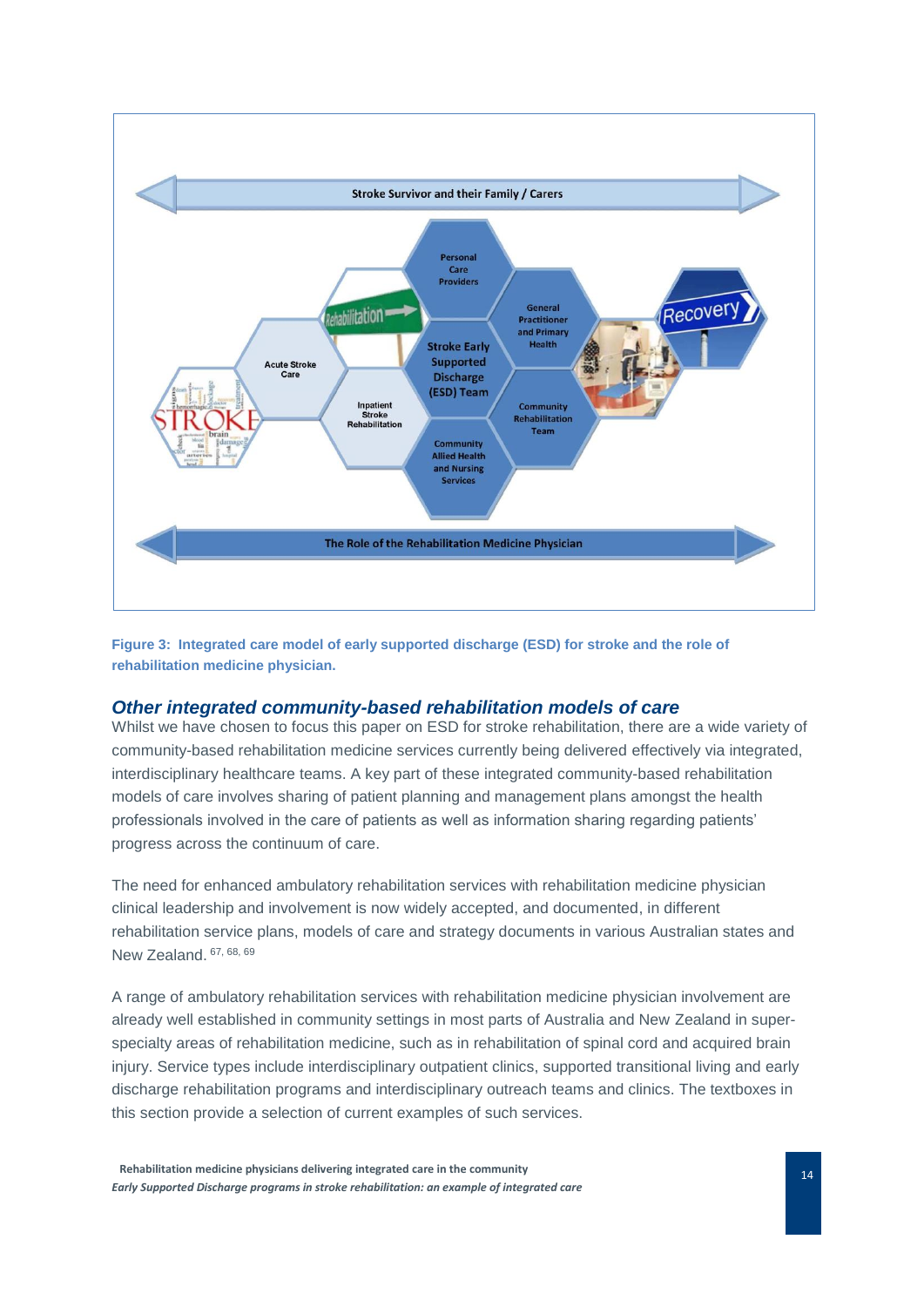#### *Spinal cord injury*

The **NSW Spinal Outreach Service**<sup>70</sup> provides annual spinal interdisciplinary clinics to NSW regional centres in addition to transitional community support in metropolitan Sydney. The team includes: rehabilitation medicine physicians and a registrar, a state manager, a physiotherapist, an occupational therapist, a nurse, a social worker and rural spinal coordinators. General practitioners are provided with a comprehensive assessment and management recommendations. These recommendations may include the involvement of local rehabilitation medicine physicians and/or services, community health services and equipment providers where appropriate.

The **Queensland Spinal Cord Injuries Service** established a dedicated rehabilitation medicine registrar to work with its inter-disciplinary community rehabilitation programs (the Transitional Rehabilitation Program and the Spinal Outreach Team) a number of years ago. The aim of this new position is to, not only enhance existing rehabilitation medicine physician involvement reaching out from the Spinal Injuries Unit but also to improve the communication handover and liaison with the patient's general practitioner. <sup>71</sup> During Transitional Rehabilitation Programs, the QSCIS Community Registrar acts as a key contact point with the client's new or existing GP, providing support, education and consultancy as required regarding issues specific to the community management of individuals with new spinal cord injuries. Following on from the Transitional Rehabilitation Program, the Spinal Outreach Team (SPOT) provides a lifelong outreach service to people with spinal cord injury and the service providers they work with. Reducing the impact of secondary conditions of spinal cord injury is an important objective for the service and the community registrar along with other members SPOTs interdisciplinary team support GPs and other health and disability service providers through consultation, education and advice to problem solve issues

The **South Australian Spinal Cord Injury Service (SASCIS)** is a state-wide service providing specialist rehabilitation services for South Australia. SASCIS holds interdisciplinary outreach clinics in Mt Gambier and Whyalla twice a year, attended by a rehabilitation medicine physician, a spinal nurse and a spinal therapist. SASCIS rehabilitation medicine physicians also provide regular outreach clinics to Alice Springs, Darwin and East Arnhem Land.

The **Auckland Spinal Rehabilitation Unit (ASRU)** and **the Burwood Spinal Unit (BSU)** provide interdisciplinary team outreach services throughout the year in the North and South Islands of New Zealand. Teams include a rehabilitation medicine physician, a spinal specialist nurse, a physiotherapist and an occupational therapist. A letter drafted by the interdisciplinary team (IDT) goes to the patient's general practitioner and to their Accident Compensation Corporation (ACC) Case manager for the individual patient so the ACC is aware of the recommendations and associated funding required. Local physiotherapists (and occupational therapists on occasion) attend these clinics along with the individual patients they work with in the community. This is a valuable opportunity for collaboration and to provide further upskilling of local allied health staff in specialist spinal cord injury issues. For those patients who are on bed rest for pressure ulcers, the IDT does a home visit which gives a valuable insight into the situation at home and enables joint assessment with local district nurses and mutually agreed recommendations.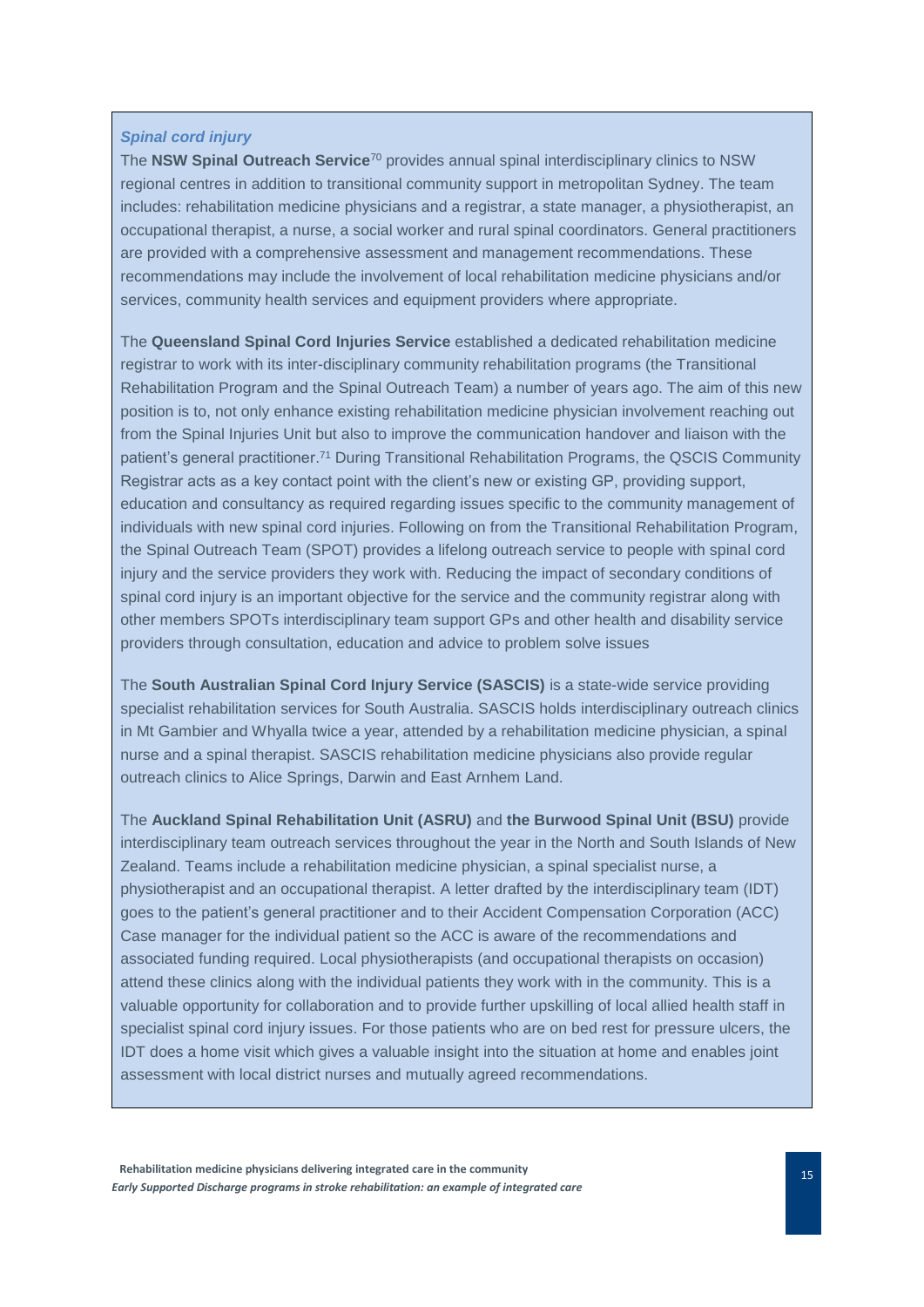#### *Brain injury*

The **NSW Brain Injury Rehabilitation Program (BIRP)**<sup>72</sup> is a network of 14 metropolitan and rural inpatient, transitional and community specialist rehabilitation services for children, young people and adults with disability following a severe traumatic brain injury*.* 

The **South West Brain Injury Rehabilitation Service (SWBIRS)**<sup>73</sup> is based in Albury and provides an outreach service to the district as well as comprehensive assessments, rehabilitation programs and support to children and adults who have sustained a brain injury. Programs include a residential program in the independent living unit, adult outreach and paediatric outreach.

Rehabilitation medicine physicians are also often closely involved in ambulatory persistent pain management services which work closely with general practitioners and primary care services to integrate care for people with persistent pain.

Rehabilitation in the Home (RITH) and other community rehabilitation service models are becoming increasingly common in urban and rural and remote areas of Australia and New Zealand. Models vary in different regions but generally involve an intensive, interdisciplinary rehabilitation program provided for people whose rehabilitation goals relate to home and community living. Rehabilitation medicine physician involvement and close liaison with the general practitioner and primary care organisations are key to many of these models.74, <sup>75</sup>

#### *Stroke*

**The Counties Manukau Health Community Stroke Rehabilitation service (CSR)**, <sup>76</sup> operating from Middlemore Hospital, South Auckland, provides client and whanau-centred, goal-focused rehabilitation across the spectrum of physical function, activity and social participation for people recovering from stroke. The service covers Counties Manukau Health catchment area excluding Franklin/Pukekohe/Otahuhu.

The team includes a section head, social worker, physiotherapist, speech language therapist, dietitian, occupational therapist, rehabilitation medicine physician, nurse and rehabilitation assistants and administration support. Rehabilitation takes place in the most appropriate location, which may include home, community gyms, swimming pools, shops, the workplace and/or other areas where people would like to access the service. The CSR liaises closely with other relevant community services which help with stroke rehabilitation including general practitioners, practice nurses, district nurses, cultural support agencies, the Stroke Foundation of New Zealand and other rehabilitation providers.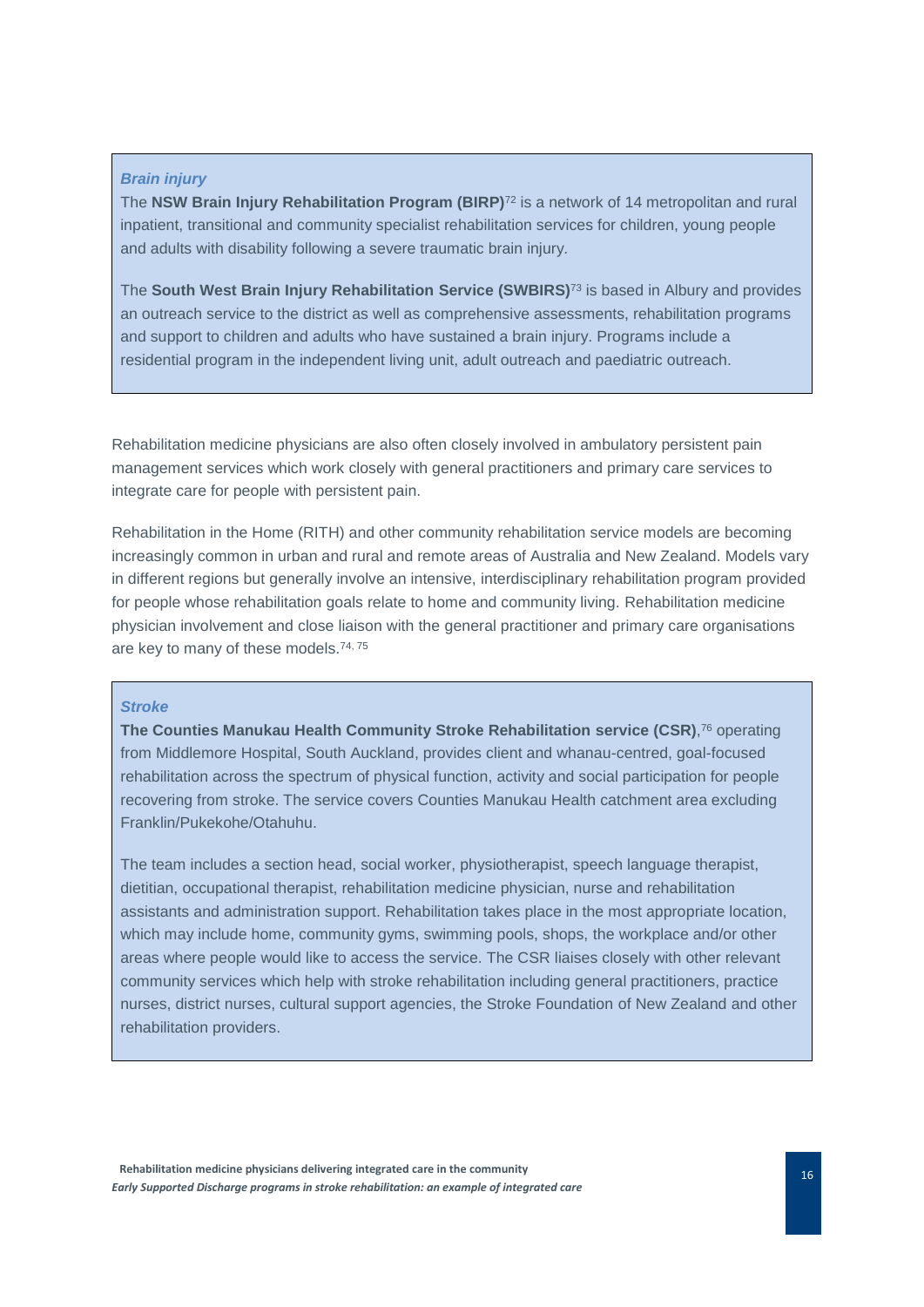#### *General rehabilitation*

The Murrumbidgee Local Health District outreach rehabilitation service provides both inpatient and ambulatory care in NSW. The Wagga Wagga Rural Referral Hospital (WWRRH) is the hub with Temora, Tumut and Narrandera district hospitals being the outreach spokes. Medical care is provided by the patient's usual general practitioner in the outreach hospital and nursing care is provided by existing nursing staff. The outreach team consists of a rehabilitation medicine physician, coordinator, physiotherapist and occupational therapist based at the WWRRH hub and an allied health assistant at each outreach hospital. Telehealth is utilised for day-to-day videoconferencing for allied health assistant supervision, case conference meetings, patient education/therapy and rehabilitation medicine physician-patient consultations. The allied health team visit the outreach sites weekly and the rehabilitation medicine physician consults quarterly.

The rehabilitation medicine physician liaises with the general practitioner at the commencement of an inpatient outreach program and during the program as required. Essentially, the benefit of this service is the provision of a rehabilitation program for people living in rural communities closer to home utilising the combined expertise of existing local services and general practitioners and the specialist community rehabilitation team. This service model exemplifies the role of rehabilitation medicine physicians in the delivery of integrated care for people living in rural and regional communities.

Other areas of rehabilitation including spasticity management, amputee rehabilitation and prosthetic clinics, rehabilitation programs for older persons including those for falls prevention, frailty, reablement and restorative care also include service provision by rehabilitation medicine physicians in ambulatory rehabilitation services. The textbox below provides an example of a falls prevention and rehabilitation program.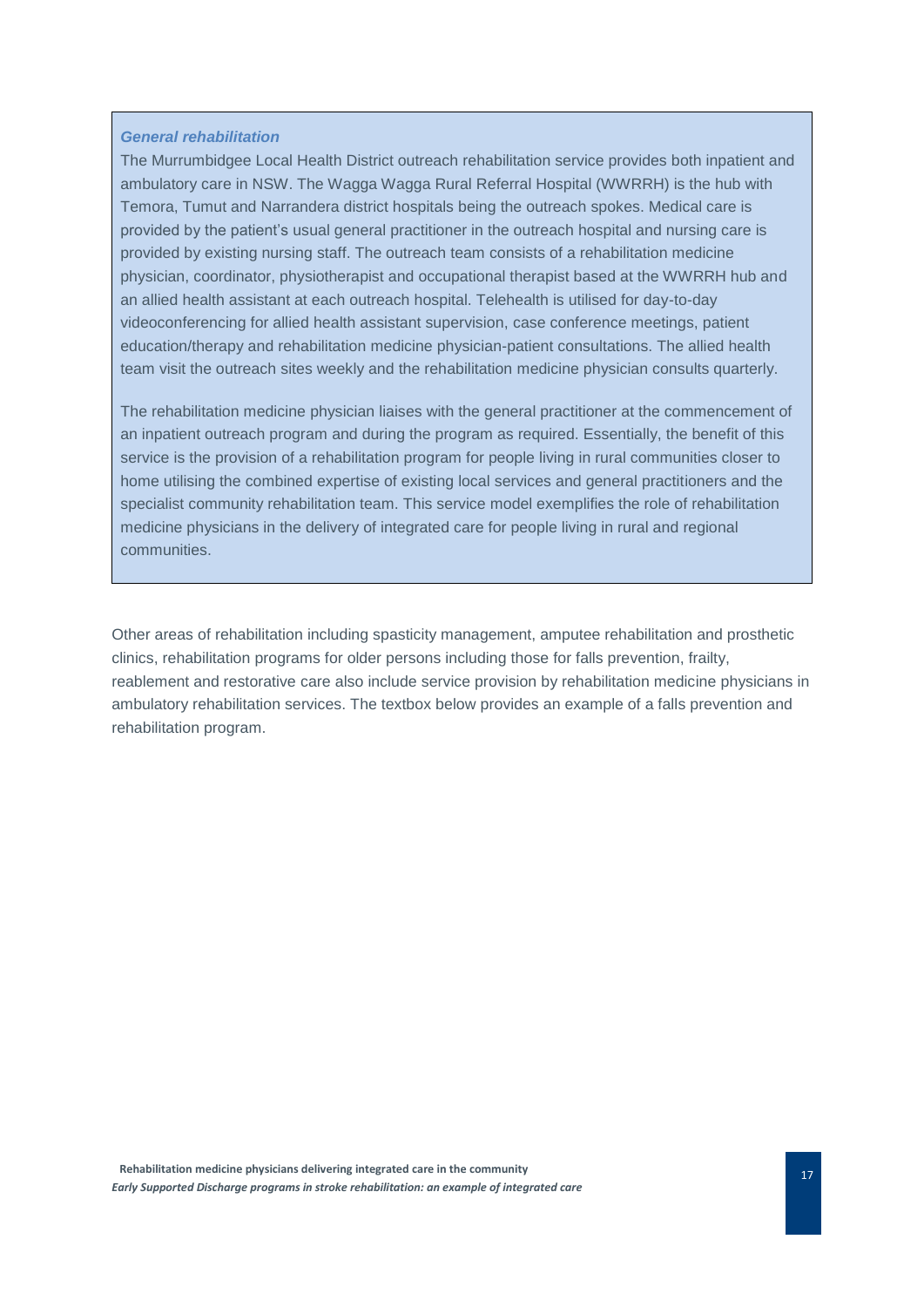#### *Falls prevention and rehabilitation*

The Ambulatory Care Department at Fairfield Hospital, NSW provides an interdisciplinary Falls Prevention Clinic including the "Able and Stable Class" program; an intensive, interdisciplinary rehabilitation group program (one day a week for 10 weeks). The team includes two rehabilitation medicine physicians who perform initial assessment and ongoing specialist review as required, as well as a physiotherapist, an occupational therapist, and a social worker. Interdisciplinary case conferencing occurs weekly for all patients.

There are no age limits for participation in the program. Some people are younger and have chronic disabilities arising from impairments such as spinal cord injury, spina bifida, cerebral palsy or multiple sclerosis, whilst others are older with chronic and complex conditions including peripheral neuropathy, Parkinson's Disease and dementia. Referral to other specialties including geriatric medicine, neurology or psychiatry may be required. Close involvement of the general practitioner is essential for monitoring of increase in occurrence or risk of falls, medication review and titration, and ongoing general review.

Although there are already many examples of rehabilitation medicine physicians practising integrated care in community rehabilitation services, there is no doubt that these services will continue to develop and expand in the near future.

## <span id="page-18-0"></span>*Conclusions*

While it is widely accepted that the health systems in Australia and New Zealand deliver good health outcomes, including rehabilitation outcomes, it is acknowledged that both systems suffer from fragmentation of care delivery, inadequate co-ordination across health sectors and insufficient patient focus. Reform of the health system is essential to improve care co-ordination across sectors, to ensure that the overall healthcare of patients is fully considered and that patients are informed and engaged partners in decision-making about their healthcare.

This paper forms part of the larger RACP Integrated Care work which emphasises both the importance of further developing and expanding integrated care models in the community and articulates the vital role specialist physicians play in integrated care. The two 'pillars' to specialist involvement in integrated care models are, as outlined in the introduction: 1) supporting specialists to work more in community-based settings; and 2) understanding and promoting the critical role physicians play in coordinating care for patients with multiple co-morbidities or complex care needs. The discussions around better integrated care – including those discussions and proposals driven by the RACP and their members – highlight that many physicians, including rehabilitation medicine physicians, have particular training and expertise in the longitudinal care of patients with multiple and complex conditions. It is essential that this expertise is fully engaged and appropriately utilised if we are to achieve a more integrated, effective, sustainable and patient-centred healthcare system.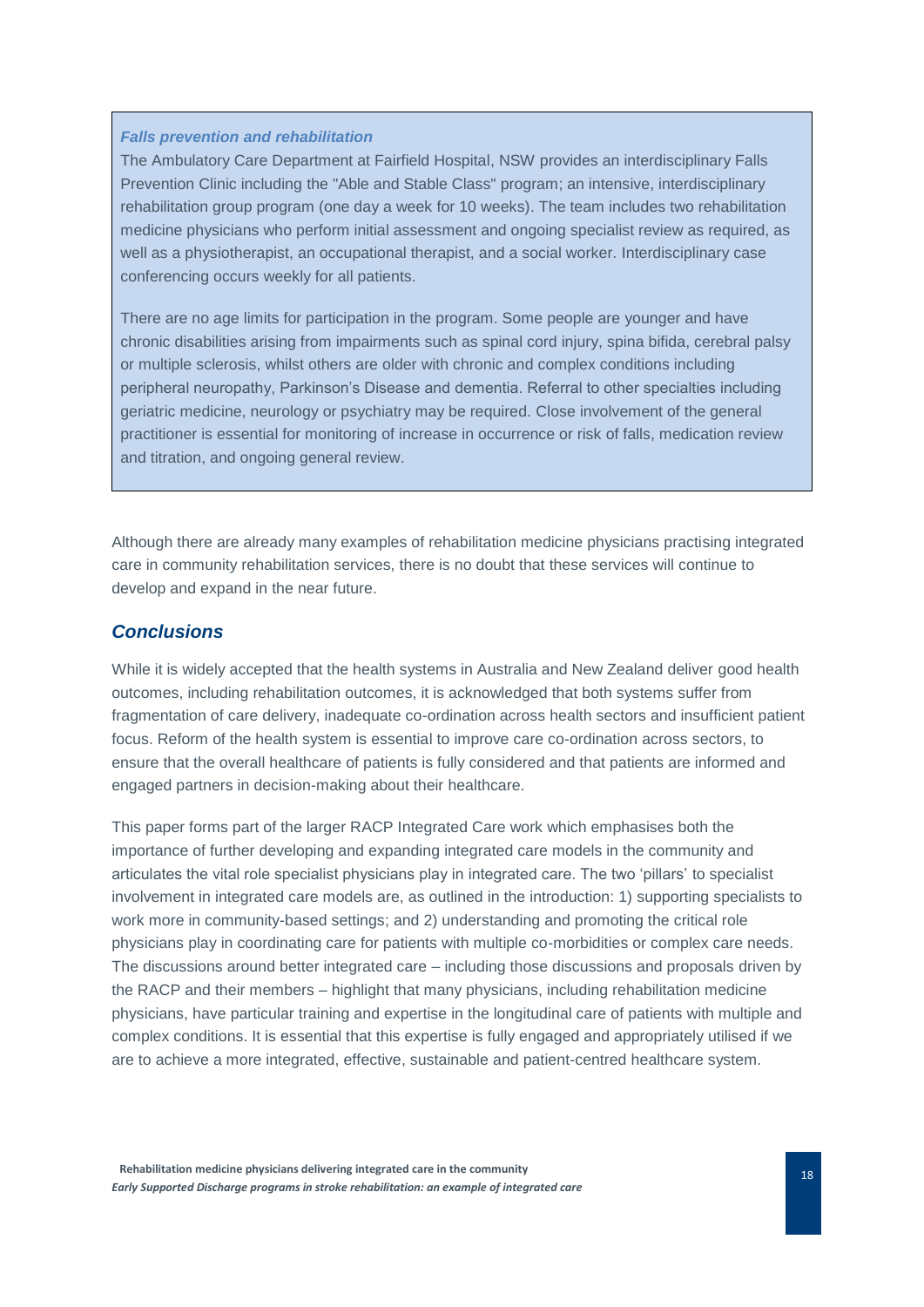This paper has examined the ESD model for stroke rehabilitation as an example of the rehabilitation medicine physician's knowledge and expertise in the delivery of high quality, integrated care models in community rehabilitation settings. ESD models for stroke have a strong evidence base and their essential elements and principles align closely with those of integrated care.

This paper also identifies other current examples of integrated, interdisciplinary models of rehabilitation medicine services in ambulatory and community rehabilitation settings, that are providing high quality, expert and patient-centred care for people with a wide variety of disability and chronic conditions. The RACP encourages and supports further development of the role of rehabilitation medicine physicians and other specialist physicians in models of community integrated care.

As non-inpatient models of sub-acute care continue to expand in the future, it is expected that rehabilitation medicine physicians will continue to develop and enhance their essential knowledge and skills in integrated care and apply those skills to an increasing range of community rehabilitation services and systems.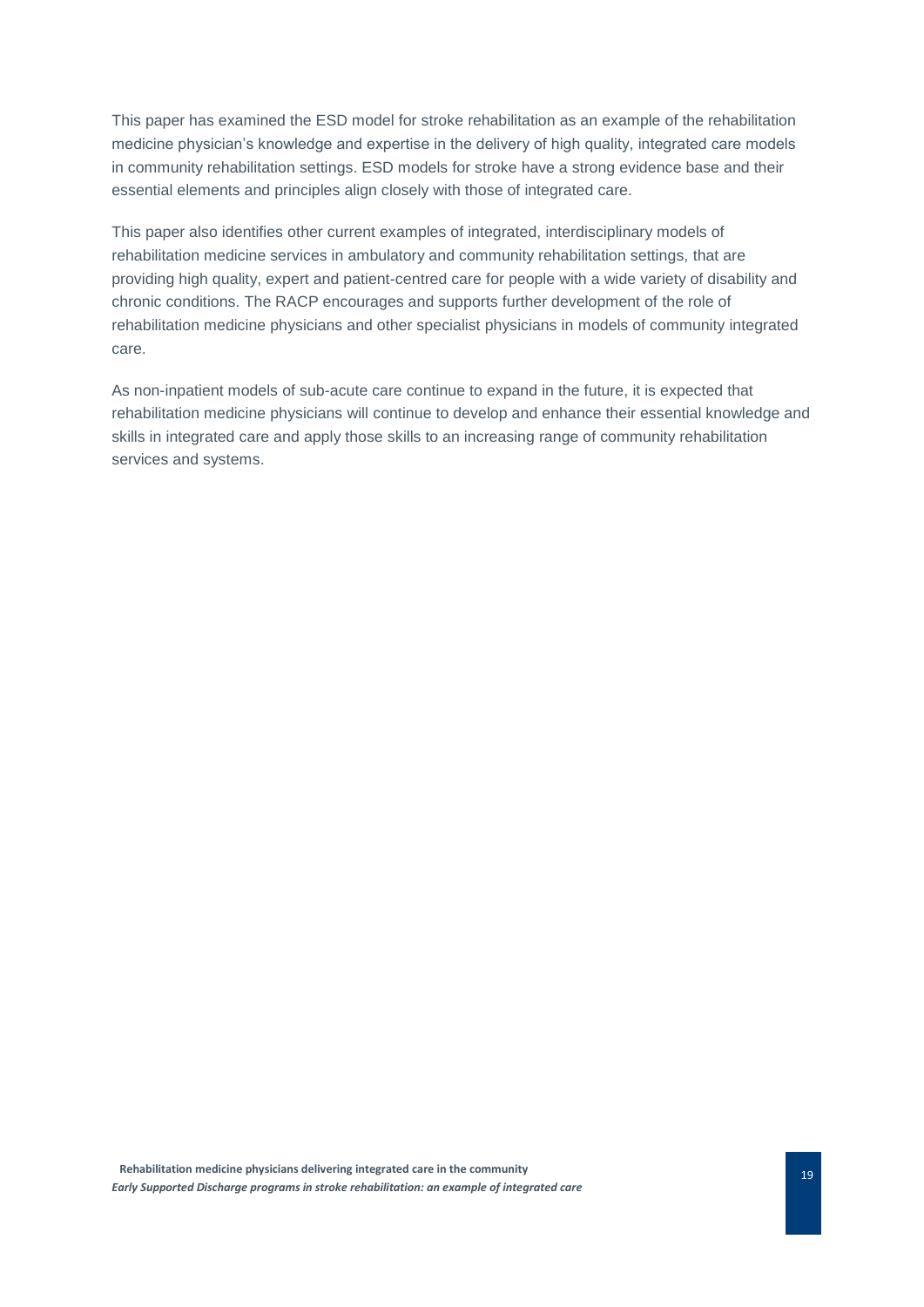# <span id="page-20-0"></span>*Appendix*

# **Rehabilitation Stroke Services Framework Description of ESD Services**

*The information in this Appendix is reproduced from the Stroke Foundation, Rehabilitation Stroke Services Framework 2013 with authorisation from the Stroke Foundation.<sup>77</sup>*

# **Characteristics of ESD services**

a) Stroke specific and interdisciplinary team

b) Offer coordinated and planned discharge from hospital and continued rehabilitation when patients are settled at home

c) Target a subset of the stroke population i.e. those of mild to moderate stroke severity

d) Have strong links between the acute service and the ESD team, with both hospital staff and ESD team members identifying people.

e) Measure effectiveness using standardized assessments to monitor stroke severity, dependency, activities of daily living and satisfaction as well as the impact of the ESD service on length of stay and readmission rates.

# **Team Composition for Implementation of Early Supported Discharge Services**

1. Members of the early supported discharge team should have specialist knowledge in stroke care

2. An early supported discharge team should be interdisciplinary and typically include:

- **Physiotherapist**
- Occupational therapist
- **Nurse**
- Speech Pathologist
- Rehabilitation Physician
- Social worker
- Administrative Support Person
- 3. A representative guide for the composition of an early supported discharge team (for a 100-patient-per-year caseload) is:
	- 1.0 Physiotherapist
	- 1.0 Occupational Therapist
	- 0.4 Speech Pathologist
	- 0–0.5 Social Worker
	- 0-1.2 Nurse
	- 0.1 Rehabilitation Physician

## **Principles of the Early Supported Discharge Service Team should include:**

- 1. The main role is to ensure early discharge from hospital to home
- 2. Located on the hospital campus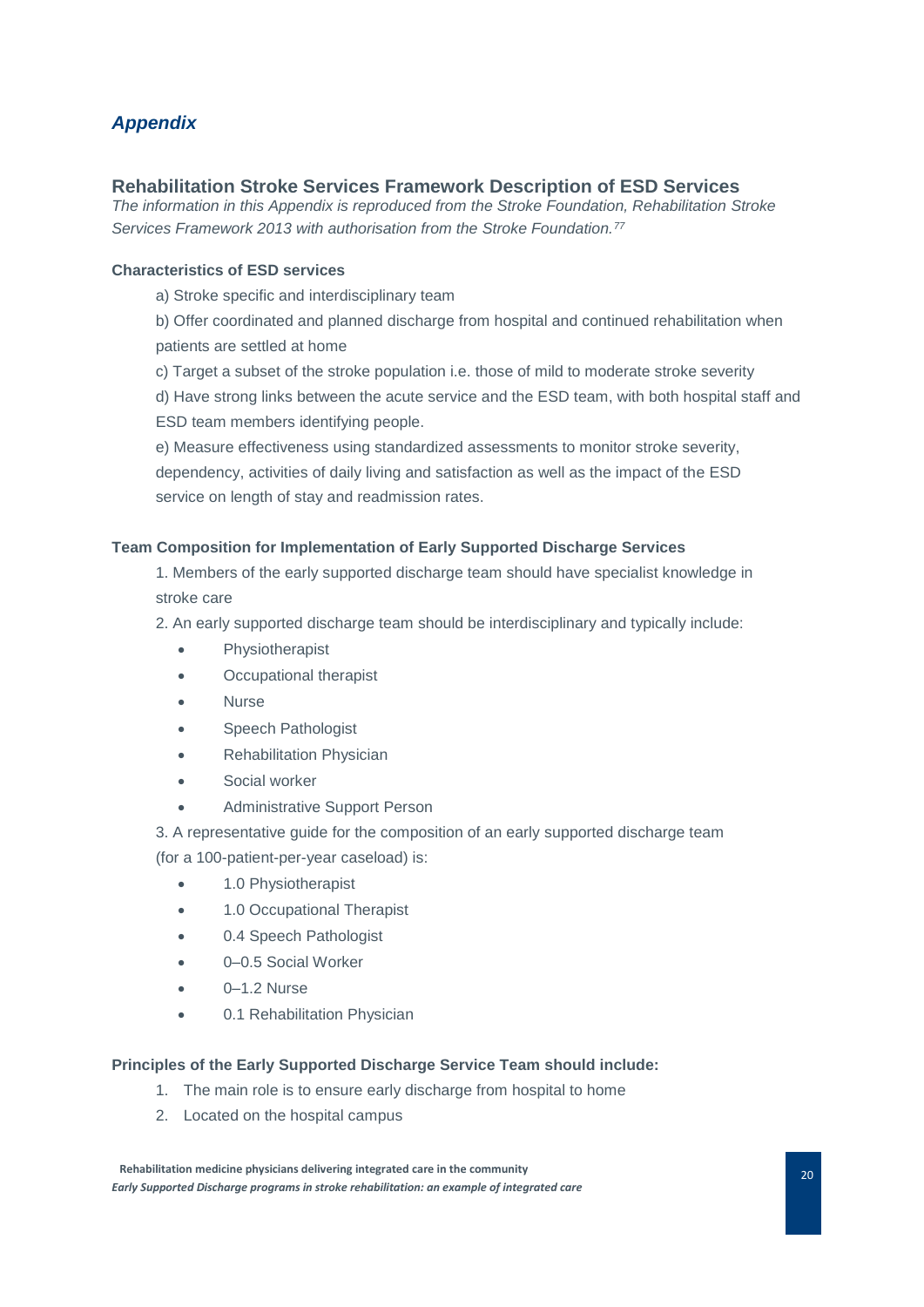- 3. Organised by a team coordinator
- 4. Should plan and coordinate both discharge from hospital and provide goal specific rehabilitation and support in the community
- 5. A team member should be assigned as Key Worker for each patient
- 6. The team should meet weekly for case conferences
- 7. On completion of ESD the team should refer the patient to community based rehabilitation teams for longer term goals

#### **Intervention strategy for Implementation of Early Supported Discharge Services**

*Source: Stroke Foundation, Clinical Guidelines for Stroke Management 2017. Melbourne, Australia.*

- 1. Eligibility decisions for early supported discharge should be based on whether the patient is able to live safely back at home
- 2. Eligibility decisions for early supported discharge should be based, in part on practicality (whether the patient is living within the local area)
- 3. Hospital staff should identify patients for early supported discharge
- 4. Early supported discharge team staff should identify patients for early supported discharge
- 5. Eligibility decisions for early supported discharge should be based in part on the patient's level of disability (e.g., Barthel score)
- 6. Specific eligibility criteria for early supported discharge should be followed
- 7. Eligibility decisions for early supported discharge should be based on the patient's medical stability
- 8. The length of intervention offered by an early supported discharge team should be based on the existence and type of other community-based stroke services operating in the area
- 9. Most patients eligible for early supported discharge would have a Barthel score of between 10/20 and 17/20
- 10. Patients eligible for early supported discharge would be able to transfer safely from bed to chair (i.e., can transfer safely with one able carer, or independently if living alone).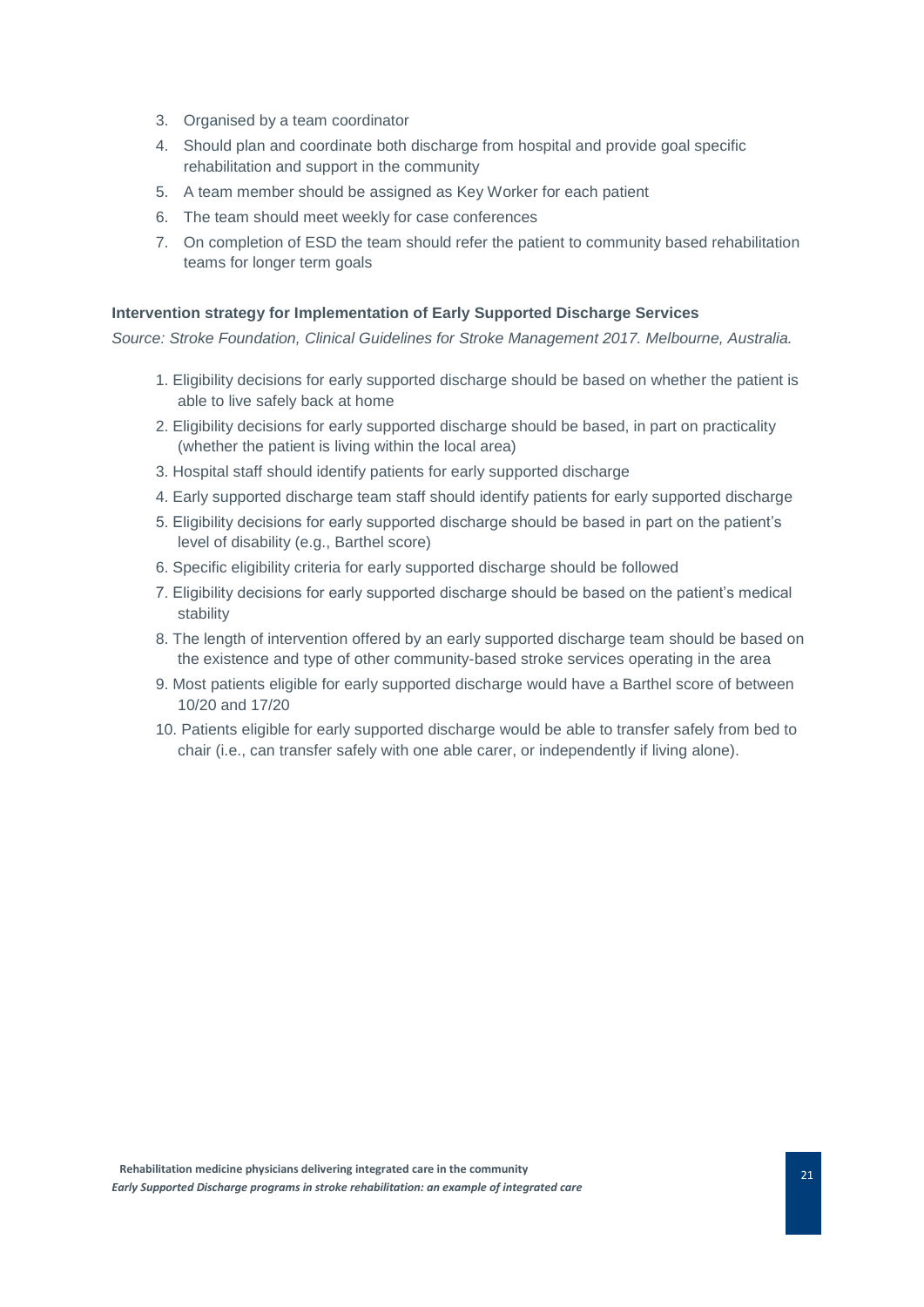# <span id="page-22-0"></span>*References*

 $\overline{a}$ 

<sup>1</sup> Mirjam Korner. Interprofessional teamwork in medical rehabilitation: a comparison of multidisciplinary and interdisciplinary team approach. Clinical Rehabilitation 2010; 24: 745–755  $2$  Ibid.

<sup>3</sup> Australian Commission on Safety and Quality in Health Care (ACSQHC), *Patient-Centred Care: Improving quality and safety by focusing care on patients and consumers*. Discussion paper. Draft for public consultation. September 2010, p.7

<sup>4</sup> Consumers Health Forum of Australia[: http://ourhealth.org.au/rep-support/consumer-reps-guide-australias](http://ourhealth.org.au/rep-support/consumer-reps-guide-australias-health-system/parts-health-system/primary-care#.Wla6oZP1WlN)health-system/parts-health-system/primary-care#.Wla6oZP1WIN [last accessed 11/01/18]

<sup>5</sup> The Royal Australasian College of Physicians (RACP), Rehabilitation Medicine, Advanced Training Curriculum. Australasian Faculty of Rehabilitation Medicine (AFRM). 1st Edition (2010) Revised 2013. Sydney, Australia. <sup>6</sup> The Royal Australasian College of Physicians (RACP), Telehealth Guidelines and Practical Tips. 2012. Sydney, Australia

<sup>7</sup> The Royal Australasian College of Physicians (RACP), *Integrated Care: Physicians supporting better patient outcomes – Discussion Paper .* March 2018. Sydney, Australia

8 Ibid. <sup>9</sup> Ibid.

 $10$  Ibid.

 $11$  Ibid.

<sup>12</sup> The Australasian Faculty of Rehabilitation Medicine (AFRM) of The Royal Australasian College of Physicians (RACP), *Standards for the provision of inpatient adult rehabilitation medicine services in public and private hospitals 2011*. Sydney, Australia

<sup>13</sup> New South Wales Government, NSW Health, SW *Rehabilitation Model of Care. NSW Health Rehabilitation Redesign Project. Final Report – Model of Care Version 1.5* – Issued 06/01/15

<sup>14</sup> The Australasian Faculty of Rehabilitation Medicine (AFRM) of The Royal Australasian College of Physicians (RACP), *Standards for the provision of rehabilitation medicine services in the ambulatory setting 2014.* Sydney, Australia

 $15$  Ibid.

<sup>16</sup> New Zealand Ministry of Health, Mortality *and Demographic Data 2006*, 2009*.* Wellington, New Zealand: Ministry of Health.

<sup>17</sup> Australian Institute of Health and Welfare, *Leading causes of death*. 2016 Website page:

<http://www.aihw.gov.au/deaths/leading-causes-of-death> [last accessed 03/03/2017]

<sup>18</sup> Australian Institute of Health and Welfare, *Stroke and its management in Australia: an update.* Cardiovascular disease series no. 37. Cat. no. CVD 61. 2013

<sup>19</sup> Stroke foundation of New Zealand, *Facts about stroke in New Zealand* –2016. Website page:

<http://www.stroke.org.nz/stroke-facts-and-fallacies> [last accessed 03/03/2017]

<sup>20</sup> Australian Institute of Health and Welfare, Stroke *death rates drop 70% in 30 years*. 2013. Website page: <http://www.aihw.gov.au/media-release-detail/?id=60129543844> [last accessed 03/03/2017]

<sup>21</sup> Feigin, V.L., et al., *Worldwide stroke incidence and early case fatality reported in 56 population-based studies: a systematic review.* The Lancet Neurology, 2009. **8**(4): p. 355-369

<sup>22</sup> Anderson, C.S., et al., *Trends in stroke incidence in Auckland, New Zealand, during 1981 to 2003.* Stroke, 2005. **36**(10): p. 2087-2093

<sup>23</sup> Deloitte Access Economics (2013), *The economic impact of stroke in Australia.* Melbourne: National Stroke Foundation (Australia).

<sup>24</sup> Brown, P.,2009), *Economic burden of stroke in New Zealand. Three decades of Auckland regional Community Stroke (ARCOS) studies: What have we learned and what is next for stroke care and stroke research*. 2009

<sup>25</sup> Stroke Foundation, *National Stroke Audit Acute Services Report 2017*. Melbourne, Australia.

<sup>26</sup> Australian Stroke Coalition Rehabilitation Working Group, *Assessment for Rehabilitation: Pathway and Decision-Making Tool*. 2012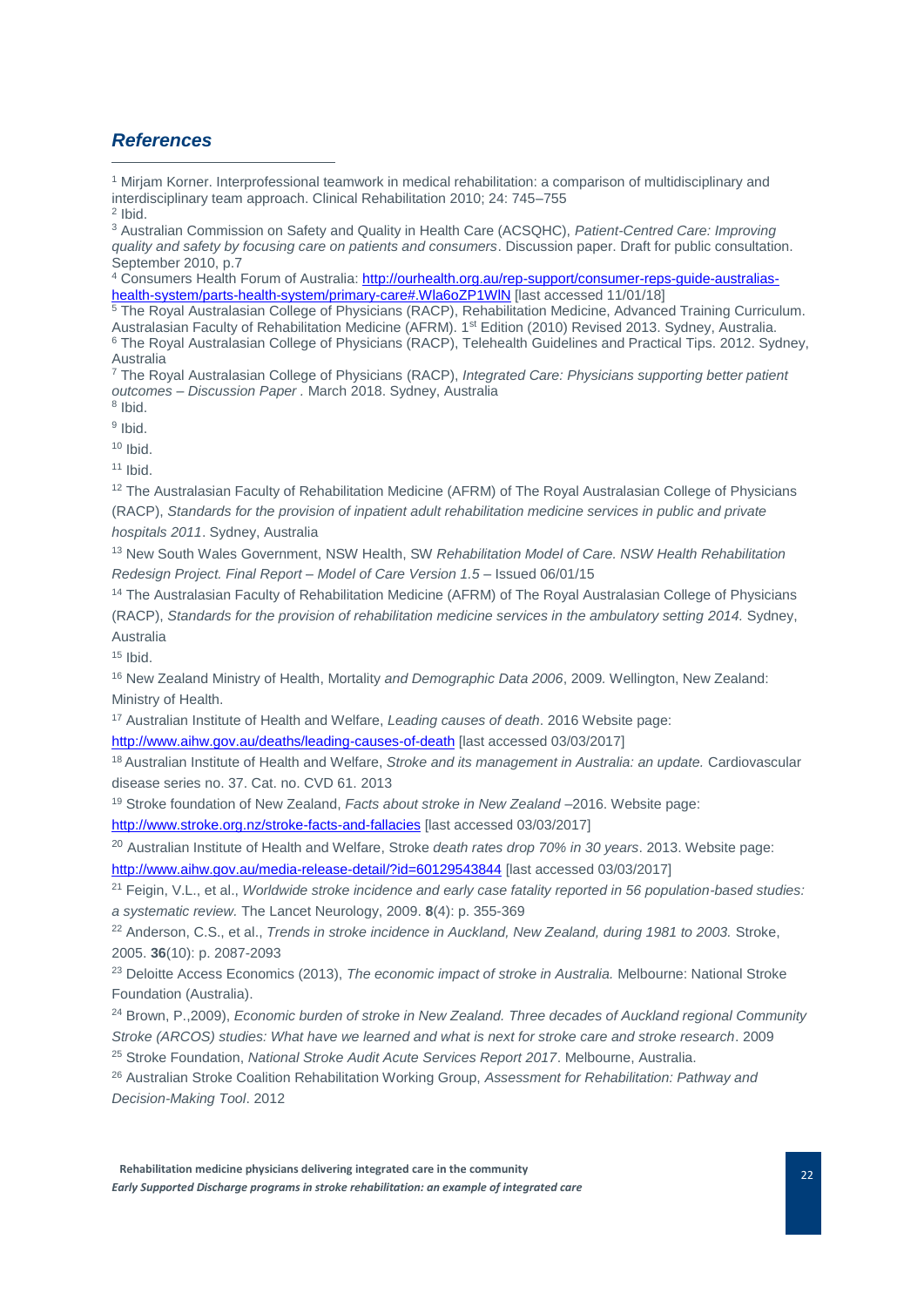<sup>27</sup> Davis, A., *Rehabilitation after stroke—is New Zealand making progress?* The New Zealand Medical Journal, 2014. 127(1402): p. 6-9.

*<sup>28</sup> Note: This is an estimate based on information provided by Dr Cynthia Bennett, Chair of the AFRM New Zealand Branch - September 2017*

<sup>29</sup> Stroke Foundation, *Rehabilitation Stroke Services Framework 2013.* Melbourne, Australia

<sup>30</sup> Australian Stroke Coalition Rehabilitation Working Group, *Assessment for Rehabilitation: Pathway and Decision-Making Tool*. 2012:

<sup>31</sup> Stroke Foundation, *Clinical Guidelines for Stroke Management 2017.* Melbourne, Australia.

<sup>32</sup> Ibid.

-

<sup>33</sup> Stroke Unit Trialists' Collaboration, *Organised inpatient (stroke unit) care for stroke.* Cochrane Database Syst Rev, 2007. 4(4).

<sup>34</sup> Op. Cit. Stroke Foundation *2013*

<sup>35</sup> Stroke Foundation, *Clinical Guidelines for Stroke Management 2017.* Melbourne, Australia.

<sup>36</sup> Op. Cit. Stroke Foundation *2013*

<sup>37</sup> Op. Cit. Stroke Foundation *2013*

<sup>38</sup> Langhorne, Peter et al., *Early supported discharge after stroke.* Journal of Rehabilitation Medicine, Volume 39, Number 2, March 2007, pp. 103-108(6)

<sup>39</sup> Op. Cit. Stroke Foundation, *Clinical Guidelines for Stroke Management 2017*

<sup>40</sup> Op. Cit. Stroke Foundation *2013*

<sup>41</sup> Op. Cit. Stroke Foundation, *Clinical Guidelines for Stroke Management 2017*. See Early Supported Discharge section of the Guidelines available online:<https://www.magicapp.org/goto/guideline/2146/section/25228> [last accessed 12/01/18]

<sup>42</sup> Saka O, Serra V, Samyshkin Y, McGuire A, Wolfe CC , *Cost-effectiveness of stroke unit care followed by early supported discharge*. Stroke. 2009 Jan;40(1):24-9. doi: 10.1161/STROKEAHA.108.518043. Epub 2008 Nov 13. <sup>43</sup> Kwan, J., et al., *Effects of introducing an integrated care pathway in an acute stroke unit*. Age and Ageing, 2004. 33(4): p. 362-367.

<sup>44</sup> Kwan, J. and P. Sandercock , *In-hospital care pathways for stroke: a Cochrane systematic review.* Stroke, 2003. 34(2): p. 587-588.

<sup>45</sup> Simmonds, F. and T. Stevermuer, *The AROC annual report: the state of rehabilitation in Australia 2006.* Australian Health Review, 2008. **32**(1): p. 85-110.

<sup>46</sup> Early Supported Discharge Trialists, *Services for reducing duration of hospital care for acute stroke patients.* Cochrane Database Syst Rev, 2005. 2.

<sup>47</sup> Larsen, T., T.S. Olsen, and J. Sorensen, *Early home-supported discharge of stroke patients: a health technology assessment.* International Journal of Technology Assessment in Health Care, 2006. **22**(3): p. 313- 320.

<sup>48</sup> Mas, M.À. and M. Inzitari, *A critical review of Early Supported Discharge for stroke patients: from evidence to implementation into practice*. International Journal of Stroke, 2015. 10 (1): p. 7-12.

<sup>49</sup> Stroke Foundation, *National Stroke Audit Rehabilitation Services Report 2016*. Melbourne Australia.

<sup>50</sup> Langhorne, Peter et al., *Early supported discharge services for stroke patients: a meta-analysis of individual patients' data.* The Lancet , Volume 365 , Issue 9458 , 501 – 506, 2005.

<sup>51</sup> Stroke Foundation, *National Stroke Audit Rehabilitation Services Report 2016*. Melbourne Australia.

<sup>52</sup> Stroke Foundation, *National Stroke Audit Acute Services Report 2017*. Melbourne, Australia.

<sup>53</sup> Op. Cit. Stroke Foundation *2016*

<sup>54</sup> Op. Cit. The Australasian Faculty of Rehabilitation Medicine (AFRM) of The Royal Australasian College of Physicians (RACP) 2011

<sup>55</sup> Op. Cit. The Australasian Faculty of Rehabilitation Medicine (AFRM) of The Royal Australasian College of Physicians (RACP) 2014